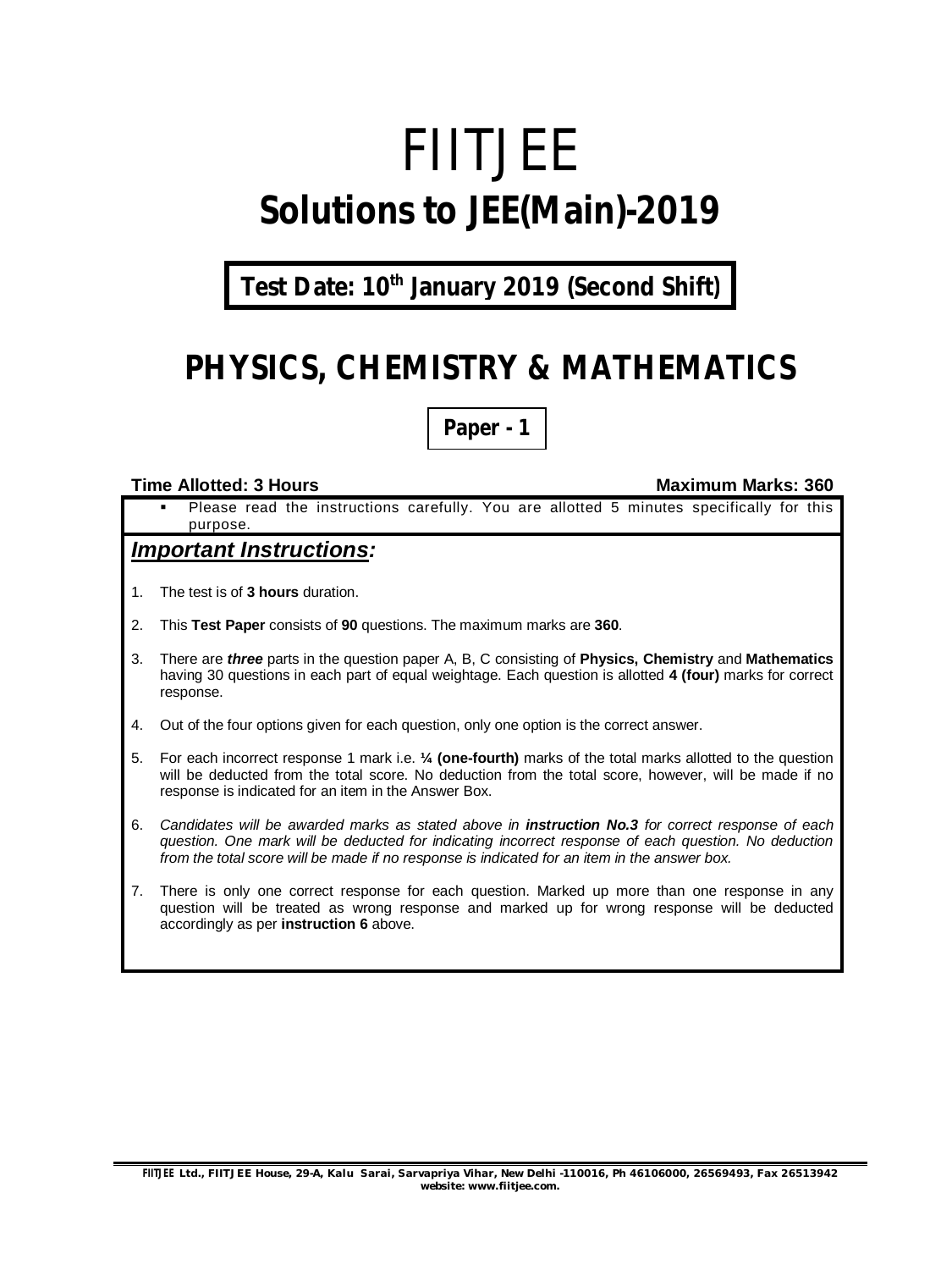# **PART –A (PHYSICS)**

1. The Wheatstone bridge shown in Fig. here, gets balanced when the carbon resistor used as  $R_1$  has the colour code (Orange, Red, Brown). The resistors R<sub>2</sub> and R<sub>4</sub> are 80  $\Omega$  and 40  $\Omega$ , respectively. Assuming that the colour code for the carbon resistors gives their accurate values, the colour code for the carbon resistor, used as  $R_3$ would be:

(C) Red, Green, Brown (D) Grey, Black, Brown

(A) Brown, Blue, Brown (B) Brown, Blue, Black



2. Consider the nuclear fission  $Ne^{20} \rightarrow 2He^{4} + C^{12}$ . Given that the binding energy / nucleon of  $Ne^{20}$ , He<sup>4</sup> and  $C^{12}$  are, respectively, 8.03 MeV, 7.07 MeV, and 7.86 MeV, identify the correct statement: (A) energy of 12.4 MeV will be supplied (B) 8.3 MeV energy will be released

(C) energy of 3.6 MeV will be released (D) energy of 11.9 MeV has to be supplied

3. A hoop and a solid cylinder of same mass and radius are made of a permanent magnetic material with their magnetic moment parallel to their respective axes. But the magnetic moment of hoop is twice of solid cylinder. They are placed in a uniform magnetic field in such a manner that their magnetic moments make a small angle with the field. If the oscillation periods of hoop and cylinder are  $T_h$  and  $T_c$  respectively, then :

| (A) $T_h = T_c$    | (B) $T_h = 2T_c$  |
|--------------------|-------------------|
| (C) $T_h = 1.5T_c$ | (D) $T_h = 0.5_C$ |

4. An unknown metal of mass 192 g heated to a temperature of 100°C was immersed into a brass calorimeter of mass 128 g containing 240 g of water at a temperature of 8.4°C. Calculate the specific heat of the unknown metal if water temperature stabilizes at 21.5°C. (Specific heat of brass is 394 J kg<sup>-1</sup> K<sup>-1</sup>)

| (A) 458 J kg <sup>-1</sup> K <sup>-1</sup> |  | (B) 1232 J kg <sup>-1</sup> K <sup>-1</sup> |
|--------------------------------------------|--|---------------------------------------------|
| (C) 916 J kg <sup>-1</sup> K <sup>-1</sup> |  | (D) 654 J kg <sup>-1</sup> K <sup>-1</sup>  |

5. Two identical spherical balls of mass M and radius R each are stuck on two ends of a rod of length 2R and mass M (see figure). The moment of inertia of the system about the axis passing perpendicularly through the centre of the rod is :

(A) 
$$
\frac{137}{15}
$$
MR<sup>2</sup>  
(C)  $\frac{209}{15}$ MR<sup>2</sup>





6. The self produced emf of a coil is 25 volts. When the current in it is changed at uniform rate from 10 A to 25 A in 1 s, the change in the energy of the inductance is :<br>(A)  $740$  J  $(B)$  437.5 J

| $\sim$ $\sim$ $\sim$ $\sim$ | $\sim$ $\sim$ $\sim$ $\sim$ |
|-----------------------------|-----------------------------|
| (C) 540 J                   | $(D)$ 637.5 J               |

**FIITJEE** *Ltd., FIITJEE House, 29-A, Kalu Sarai, Sarvapriya Vihar, New Delhi -110016, Ph 46106000, 26569493, Fax 26513942 website: [www.fiitjee.com.](http://www.fiitjee.com.)*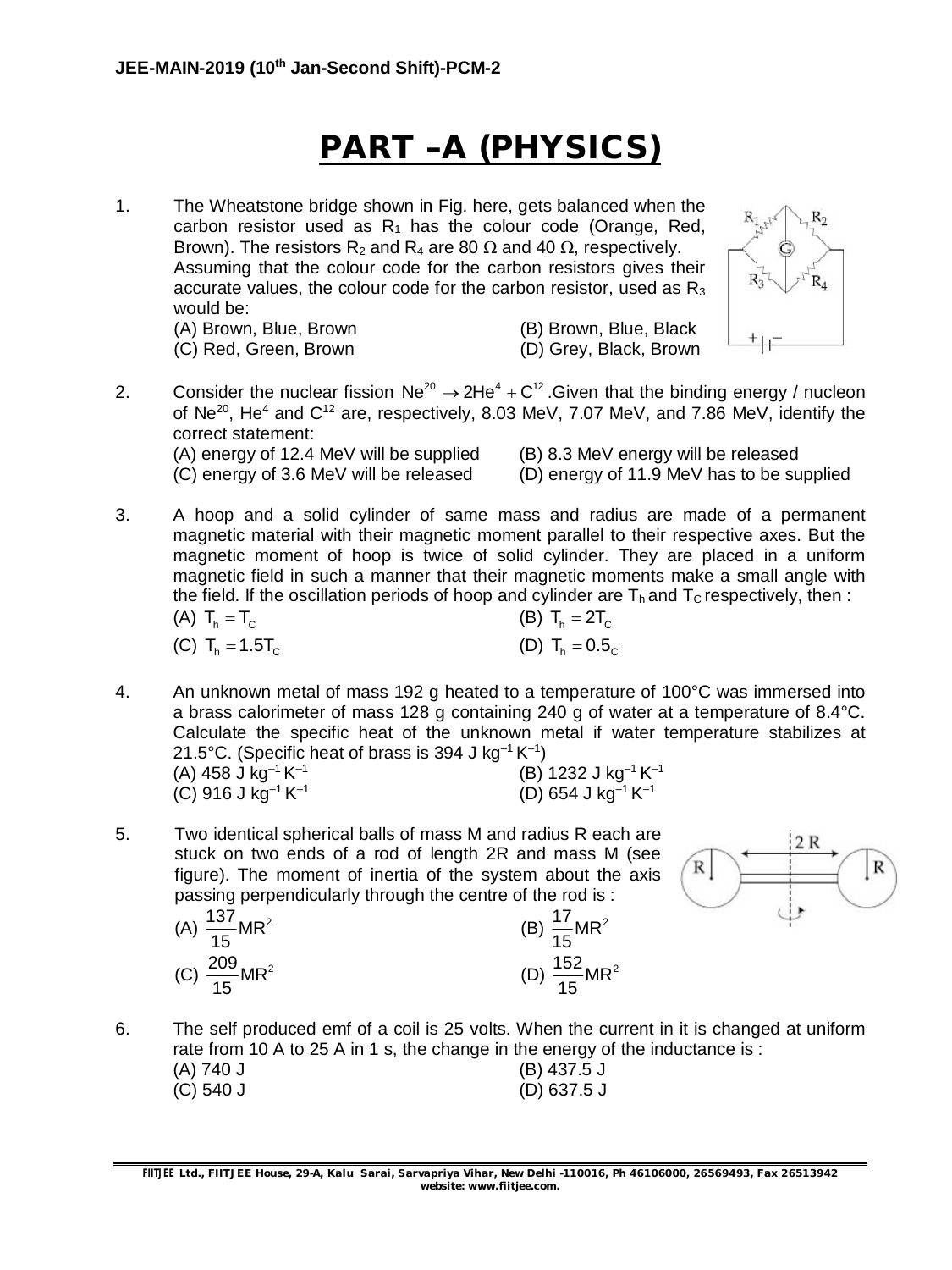7. The actual value of resistance R, shown in the figure is 30  $\Omega$ . This is measured in an experiment as shown using the standard formula R =  $\frac{V}{I}$ , I  $=\frac{1}{x}$ , where V and I are the readings of the voltmeter and ammeter, respectively. If the measured value of R is 5% less, then the internal resistance of the voltmeter is : (A) 600  $\Omega$  (B) 570  $\Omega$ (C)  $35 \Omega$  (D)  $350 \Omega$ 



8. At some location on earth the horizontal component of earth's magnetic field is  $18 \times 10^{-6}$ T. At this location, magnetic needle of length 0.12 m and pole strength 1.8 A m is suspended from its mid-point using a thread, it makes 45° angle with horizontal in equilibrium. To keep this needle horizontal, the vertical force that should be applied at one of its ends is :

| (A) $3.6 \times 10^{-5}$ N | (B) $1.8 \times 10^{-5}$ N |
|----------------------------|----------------------------|
| (C) $1.3 \times 10^{-5}$ N | (D) $6.5 \times 10^{-5}$ N |

9. Two vectors A and B  $\rightarrow$   $\rightarrow$ have equal magnitudes. The magnitude of  $(A + B)$  $\rightarrow$   $\rightarrow$ is 'n' times the magnitude of  $(A - B)$  $\rightarrow$   $\rightarrow$ . The angle between A and B  $\rightarrow$ is:

| (A) $\cos^{-1}\left[\frac{n^2-1}{n^2+1}\right]$        | (B) $\cos^{-1} \left[\frac{n-1}{n+1}\right]$   |
|--------------------------------------------------------|------------------------------------------------|
| (C) $\sin^{-1} \left[ \frac{n^2 - 1}{n^2 + 1} \right]$ | (D) $\sin^{-1} \left[ \frac{n-1}{n+1} \right]$ |

10. A metal plate of area  $1 \times 10^{-4}$  m<sup>2</sup> is illuminated by a radiation of intensity 16 mW/m<sup>2</sup>. The work function of the metal is 5eV. The energy of the incident photons is 10 eV and only 10% of it produces photo electrons. The number of emitted photo electrons per second and their maximum energy, respectively, will be :  $[1 \text{ eV} = 1.6 \times 10^{-19} \text{ J}]$ <br>(A)  $10^{14}$  and  $10 \text{ eV}$  (B)  $10^{12}$  and  $5 \text{ eV}$ (A)  $10^{14}$  and  $10 \text{ eV}$  (B)  $10^{12}$  and  $5 \text{ eV}$  (C)  $10^{11}$  and  $5 \text{ eV}$  (D)  $10^{10}$  and  $5 \text{ eV}$  $(C)$  10<sup>11</sup> and 5 eV

11. A particle which is experiencing a force, given by  $F = 3i - 12j$ ,  $\rightarrow$   $\rightarrow$   $\rightarrow$ undergoes a displacement of  $d = 4i$  $\frac{1}{2}$   $\frac{1}{2}$ . If the particle had a kinetic energy of 3 J at the beginning of the displacement, what is its kinetic energy at the end of the displacement?  $(A) 9 J$  (B) 12 K (C) 10 J (D) 15 J

12. Consider a Young's double slit experiment as shown in figure. What should be the slit separation d in terms of wavelength  $\lambda$ such that the first minima occurs directly in front of the slit  $(S_1)$ ?

(A) 
$$
\frac{\lambda}{2(\sqrt{5}-2)}
$$
   
\n(B)  $\frac{\lambda}{(\sqrt{5}-2)}$    
\n(C)  $\frac{\lambda}{2(5-\sqrt{2})}$    
\n(D)  $\frac{\lambda}{(5-\sqrt{2})}$ 



**FIITJEE** *Ltd., FIITJEE House, 29-A, Kalu Sarai, Sarvapriya Vihar, New Delhi -110016, Ph 46106000, 26569493, Fax 26513942 website: [www.fiitjee.com.](http://www.fiitjee.com.)*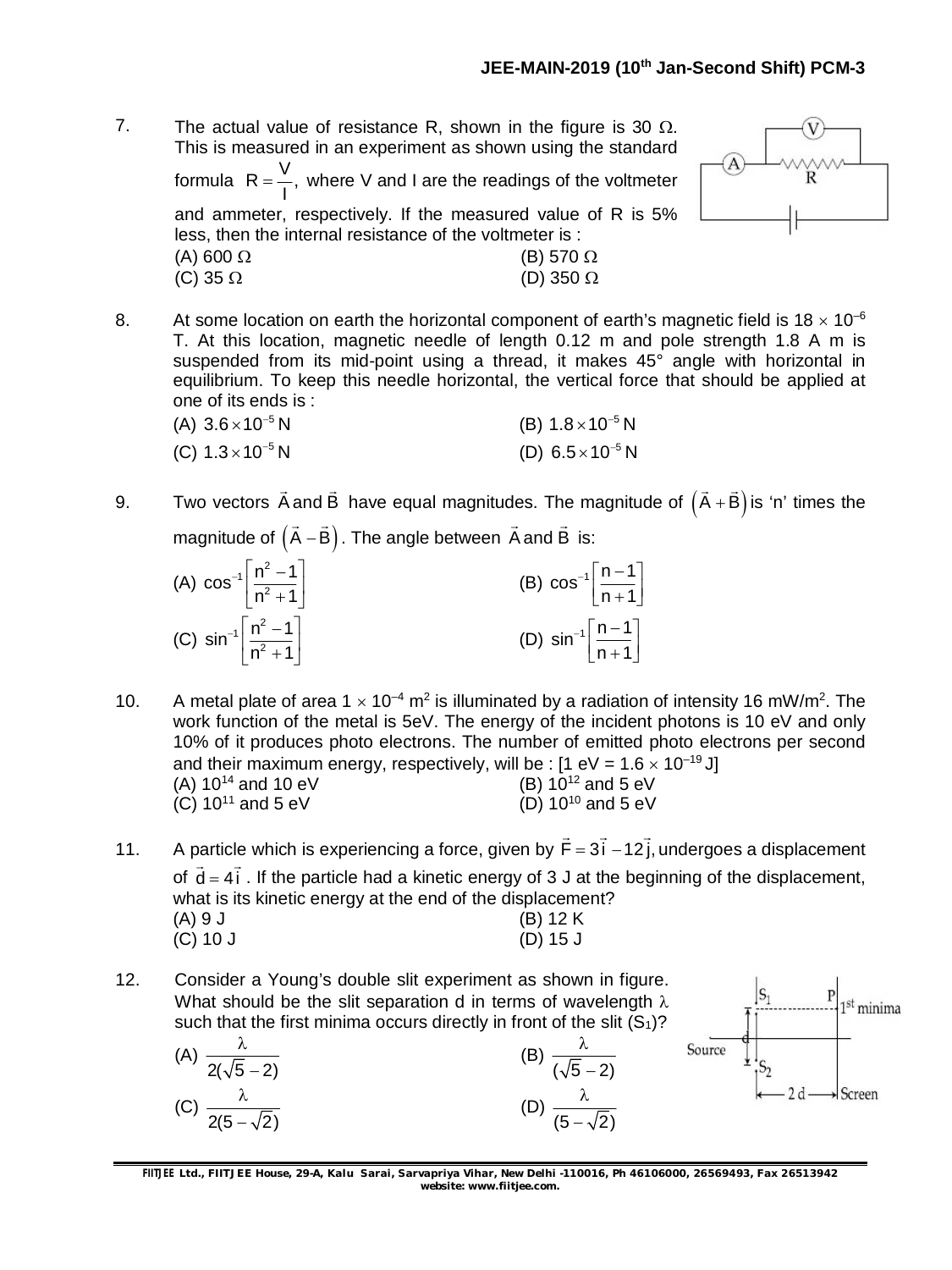- 13. The eye can be regarded as a single refracting surface. The radius of curvature of this surface is equal to that of cornea (7.8 mm). This surface separates two media of refractive indices 1 and 1.34. Calculate the distance from the refracting surface at which a parallel beam of light will come to focus. (A) 1 cm (B) 2 cm (C) 4.0 cm (D) 3.1 cm
- 14. A current of 2 mA was passed through an unknown resistor which dissipated a power of 4.4 W. Dissipated power when an ideal power supply of 11 V is connected across it is : (A)  $11 \times 10^{-5}$  W  $\times$ 10<sup>-5</sup> W (B) 11 $\times$ 10<sup>-3</sup> W (C)  $11 \times 10^{-4}$  W  $\times$ 10<sup>-4</sup> W (D) 11 $\times$ 10<sup>5</sup> W
- 15. The diameter and height of a cylinder are measured by a meter scale to be  $12.6\pm0.1$  cm and 34.2  $\pm$  0.1 cm, respectively. What will be the value of its volume in appropriate significant figures?

| (A) $4264 \pm 81$ cm <sup>3</sup> | (B) $4264 \pm 81.0 \text{ cm}^3$  |
|-----------------------------------|-----------------------------------|
| (C) 4260 $\pm$ 80 cm <sup>3</sup> | (D) 4300 $\pm$ 80 cm <sup>3</sup> |

16. For equal point charges Q each are placed in the xy plane at  $(0, 2)$ ,  $(4, 2)$ ,  $(4, -2)$  and  $(0, -2)$ . The work required to put a fifth change Q at the origin of the coordinate system will be :

| (A) $\frac{Q^2}{4\pi\epsilon_0} \left(1 + \frac{1}{\sqrt{3}}\right)$ | (B) $\frac{Q^2}{4\pi \epsilon_0} \left(1 + \frac{1}{\sqrt{3}}\right)$ |
|----------------------------------------------------------------------|-----------------------------------------------------------------------|
| (C) $\frac{Q}{2\sqrt{2}\pi\epsilon_0}$                               | $\overline{4\pi \epsilon_{0}}$                                        |

17. The modulation frequency of an AM radio station is 250 kHz, which is 10% of the carrier wave. If another AM station approaches you for license what broadcast frequency will you allot?

| (A) 2750 kHz | (B) 2900 kHz |
|--------------|--------------|
| (C) 2250 kHz | (D) 2000 kHz |

- 18. A closed organ pipe has a fundamental frequency of 1.5 kHz. The number of overtones that can be distinctly heard by a person with this organ pipe will be : (Assume that the highest frequency a person can hear is 20,000 Hz) (A) 6 (B) 4 (C) 7 (D) 5
- 19. For the circuit shown below, the current through the Zener diode is :

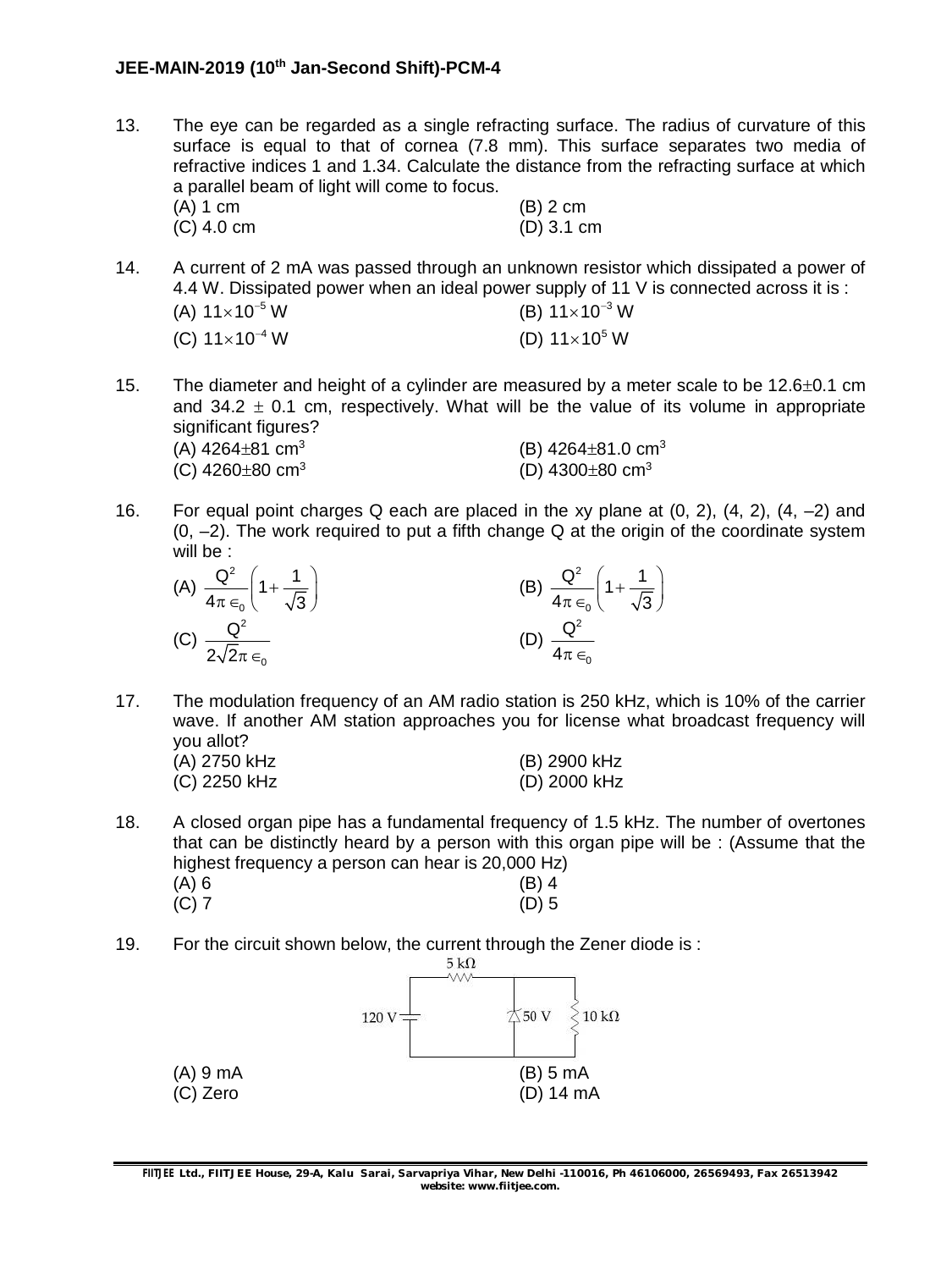20. The electric field of a plane polarized electromagnetic wave in free space at time  $t = 0$  is given by an expression

$$
\vec{E}(x, y) = 10 \hat{j} \cos[(6x + 8z)]
$$

The magnetic field  $B(x, z, t)$ is given by : (c is the velocity of light)

(A) 
$$
\frac{1}{c} (6\hat{k} + 8\hat{i}) \cos[(6x - 8z + 10 \text{ct})]
$$
  
\n(B)  $\frac{1}{c} (6\hat{k} - 8\hat{i}) \cos[(6x + 8z - 10 \text{ct})]$   
\n(C)  $\frac{1}{c} (6\hat{k} + 8\hat{i}) \cos[(6x + 8z - 10 \text{ct})]$   
\n(D)  $\frac{1}{c} (6\hat{k} - 8\hat{i}) \cos[(6x + 8z + 10 \text{ct})]$ 

21. Charges – q and  $+$  q located at A and B, respectively, constitute an electric dipole. Distance  $AB = 2a$ , O is the mid point of the dipole and OP is perpendicular to AB. A charge Q is placed at P where  $OP = y$  and  $y >> 2a$ . The charge Q experiences an electrostatic force  $F$ . If  $Q$  is now moved along the equatorial line to  $P'$  such that  $\mathsf{OP'} = \left(\frac{\mathsf{y}}{\mathsf{p}}\right),$  $t=\left(\frac{\mathsf{y}}{3}\right)$ , the force on Q will be close to:  $\left(\frac{\mathsf{y}}{3}>\right)$  2a  $\left(\frac{y}{3} >> 2a\right)$ 



22. Two stars of masses  $3 \times 10^{31}$  kg each, and at distance  $2 \times 10^{11}$  m rotate in a plane about their common centre of mass O. A meteorite passes through O moving perpendicular to the star's rotation plane. In order to escape from the gravitational field of this double star, the minimum speed that meteorite should have at O is : (Take Gravitational constant  $G =$  $6.67\times10^{-11}$  Nm $^2$  kg $^{-2})$ 

| (A) 2.4 $\times$ 10 <sup>4</sup> m/s | (B) 1.4 $\times$ 10 <sup>5</sup> m/s |
|--------------------------------------|--------------------------------------|
| (C) 3.8 $\times$ 10 <sup>4</sup> m/s | (D) 2.8 $\times$ 10 <sup>5</sup> m/s |

- 23. Half mole of an ideal monoatomic gas is heated at constant pressure of 1 atm from 20°C to 90 $^{\circ}$ C. Work done by has is close to: (Gas constant R = 8.31 J/mol $\cdot$ K) (A) 581 J (B) 291 J (C) 146 J (D) 73 J
- 24. A parallel plate capacitor having capacitance 12 pF is charged by a battery to a potential difference of 10 V between its plates. The charging battery is now disconnected and a porcelain slab of dielectric constant 6.5 is slipped between the plates. The work done by the capacitor on the slab is : (A) 692 pJ (B) 508 pJ

**FIITJEE** *Ltd., FIITJEE House, 29-A, Kalu Sarai, Sarvapriya Vihar, New Delhi -110016, Ph 46106000, 26569493, Fax 26513942 website: [www.fiitjee.com.](http://www.fiitjee.com.)*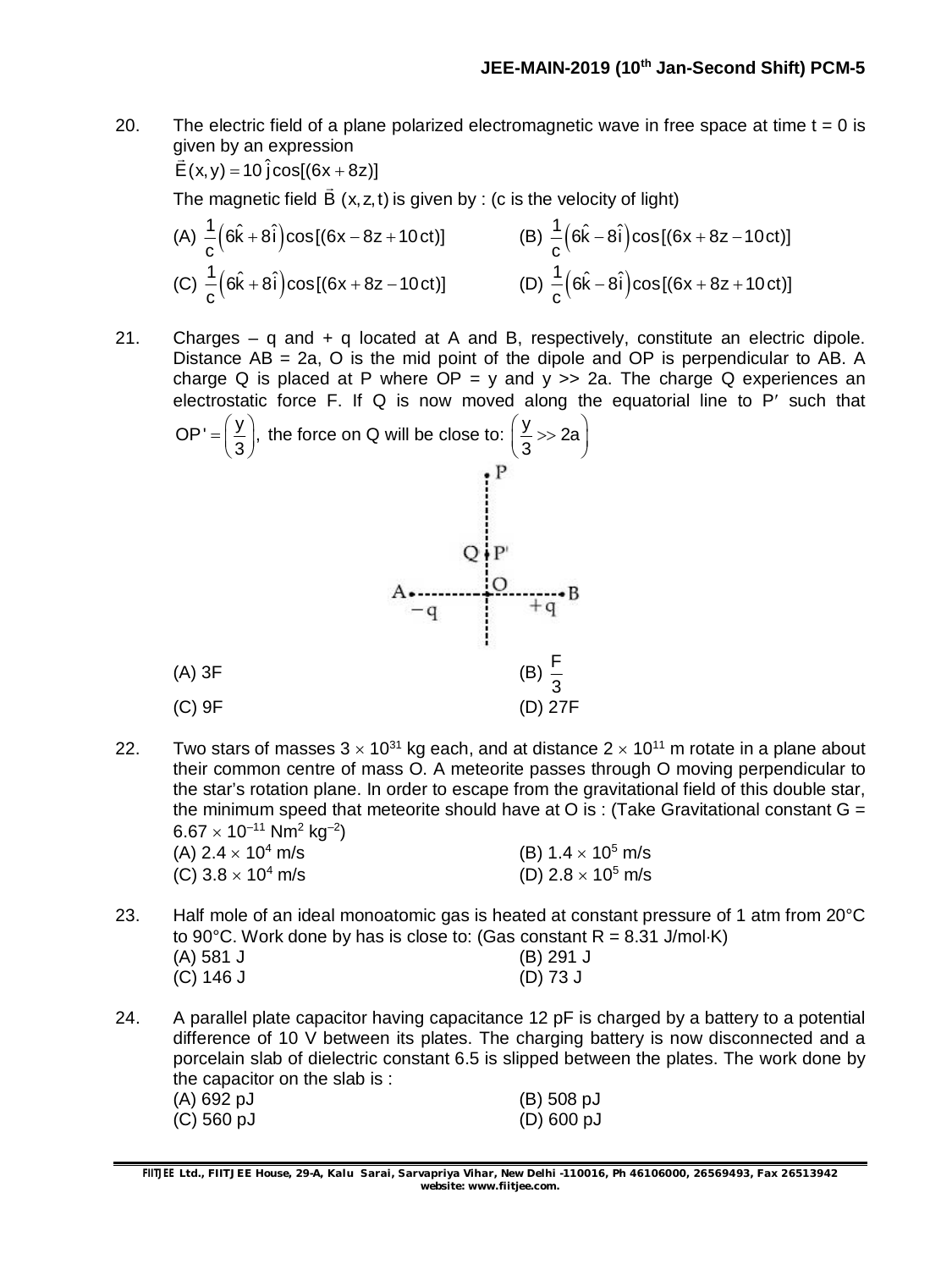#### **JEE-MAIN-2019 (10th Jan-Second Shift)-PCM-6**

25. A particle starts from the origin at time  $t = 0$  and moves along the positive x-axis. The graph of velocity with respect to time is shown in figure. What is the position of the particle at time  $t = 5s$ ? (A) 10 m (B) 6 m (C) 3 m (D) 9 m



26. A rigid massless road of length 3l has tow masses attached at each end as shown in the figure. The rod is pivoted at point P on the horizontal axis (see figure). When released from initial horizontal position, its instantaneous angular acceleration will be :



- 27. Two forces P and Q, of magnitude 2F and 3F, respectively, are at an angle  $\theta$  with each other. If the force Q is doubled, then their resultant also gets doubled. Then, the angle  $\theta$ is :  $(A) 120^{\circ}$  (B) 60°
	- $(C) 90^{\circ}$  (D)  $30^{\circ}$
- 28. A cylindrical plastic bottle of negligible mass of filled with 310 ml of water and left floating in a pond with still water. If pressed downward slightly and released, it starts performing simple harmonic motion at angular frequency  $\omega$ . If the radius of the bottle is 2.5 cm then  $\omega$  is close to: (density of water = 10<sup>3</sup> kg/m<sup>3</sup>) (A) 3.75 rad  $s^{-1}$ (B) 1.25 rad  $s^{-1}$

| $(1)$ 0.10 100 0      |  |
|-----------------------|--|
| (C) 2.50 rad $s^{-1}$ |  |

(D) 5.00 rad  $s^{-1}$ 

29. A particle executes simple harmonic motion with an amplitude of 5 cm. When the particle is at 4 cm from the mean position, the magnitude of its velocity is SI units is equal to that of its acceleration. Then, its periodic time in seconds is :

| (A) $\frac{4\pi}{3}$ | (B) $\frac{3}{8}\pi$ |  |
|----------------------|----------------------|--|
| (C) $\frac{8\pi}{3}$ | (D) $\frac{7}{3}\pi$ |  |

30. Two kg of a monoatomic gas is at a pressure of  $4 \times 10^4$  N/m<sup>2</sup>. The density of the gas is 8 kg/m<sup>3</sup>. What is the order of energy of the gas due to its thermal motion?  $(A) 10<sup>3</sup> J$  $(B) 10^5 J$ <br>(D)  $10^6 J$ (C)  $10^4$  J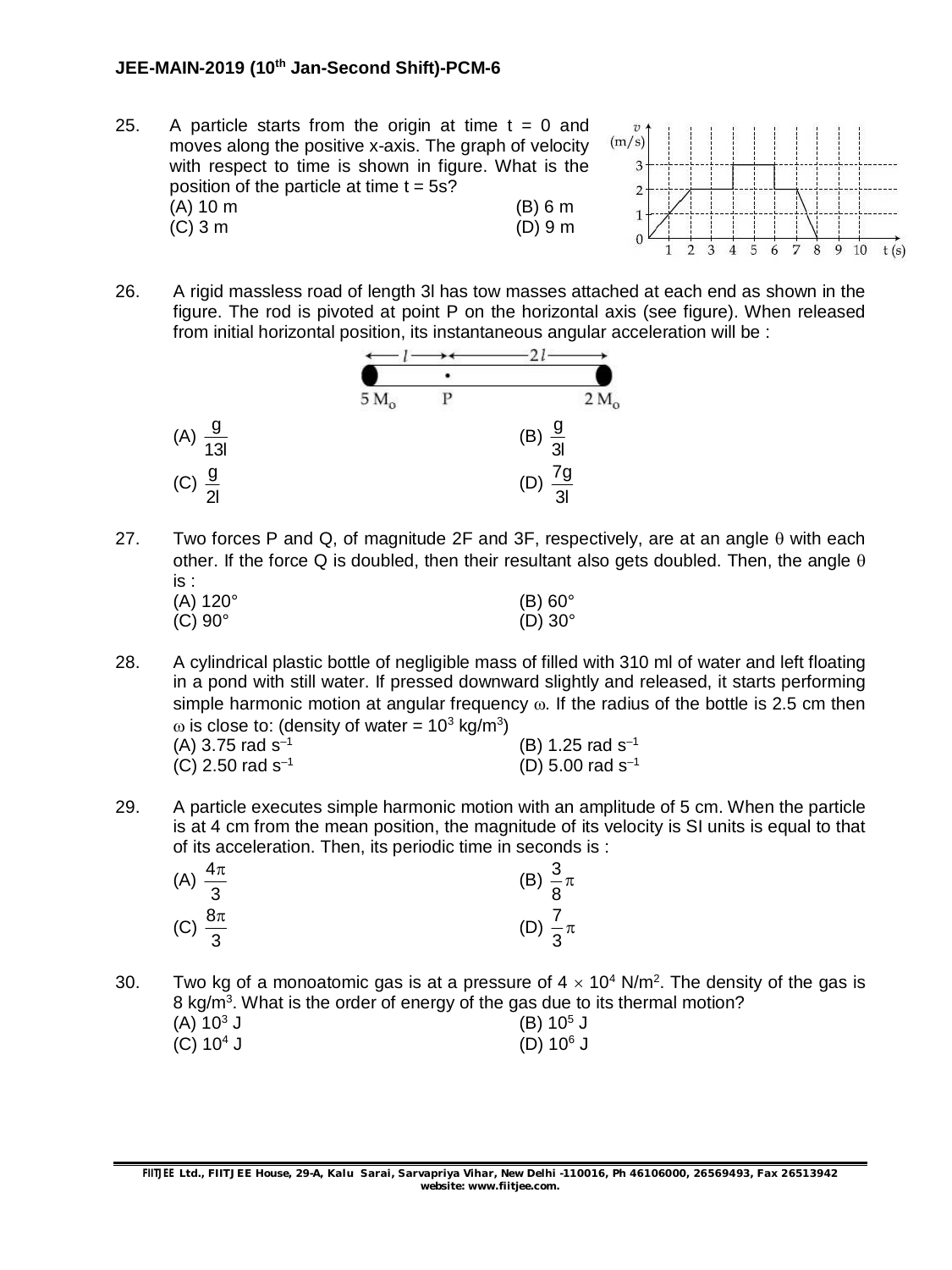# **PART –B (CHEMISTRY)**

31. The ground state energy of hydrogen atom is –13.6 eV. The energy of second excited state of He<sup>+</sup> ion in eV is:

| $(A) -54.4$ | $(B) -3.4$  |
|-------------|-------------|
| $(C) -6.04$ | $(D) -27.2$ |

- 32. Haemoglobin and gold sold are examples of:
	- (A) positively and negatively charged sols, respectively
	- (B) positively charged sols
	- (C) negatively charged sols
	- (D) negatively and positively charged sols, respectively
- 33. The major product of the following reaction is:



- 34. The amount of sugar  $(C_{12}H_{22}O_{11})$  required to prepare 2 L of its 0.1 M aqueous solution is:<br>(A) 136.8 q<br>(B) 17.1 q  $(A)$  136.8 g (C) 68.4 g (D) 34.2 g
- 35. Among the following reactions of hydrogen with halogens, the one that requires a catalyst is:
	- (A)  $H_2 + I_2 \rightarrow 2H$ <br>
	(C)  $H_2 + Br_2 \rightarrow 2HBr$ <br>
	(D)  $H_2 + F_2 \rightarrow 2HF$ (C)  $H_2 + Br_2 \rightarrow 2 HBr$
- 36. 5.1 g NH4SH is introduced in 3.0 L evacuated flask at 327°C. 30% of the solid NH4SH decomposed to NH<sub>3</sub> and H<sub>2</sub>S as gases. The K<sub>p</sub> of the reaction at 327°C is (R = 0.082 L atm mol<sup>-1</sup> K<sup>-1</sup>, Molar mass of S = 32 g mol<sup>-1</sup>, molar mass of N = 14 g mol<sup>-1</sup>) (A)  $0.242 \times 10^{-4}$  atm<sup>2</sup> (B)  $1 \times 10^{-4}$  atm<sup>2</sup> (C)  $4.9 \times 10^{-3}$  atm<sup>2</sup> (D) 0.242 atm2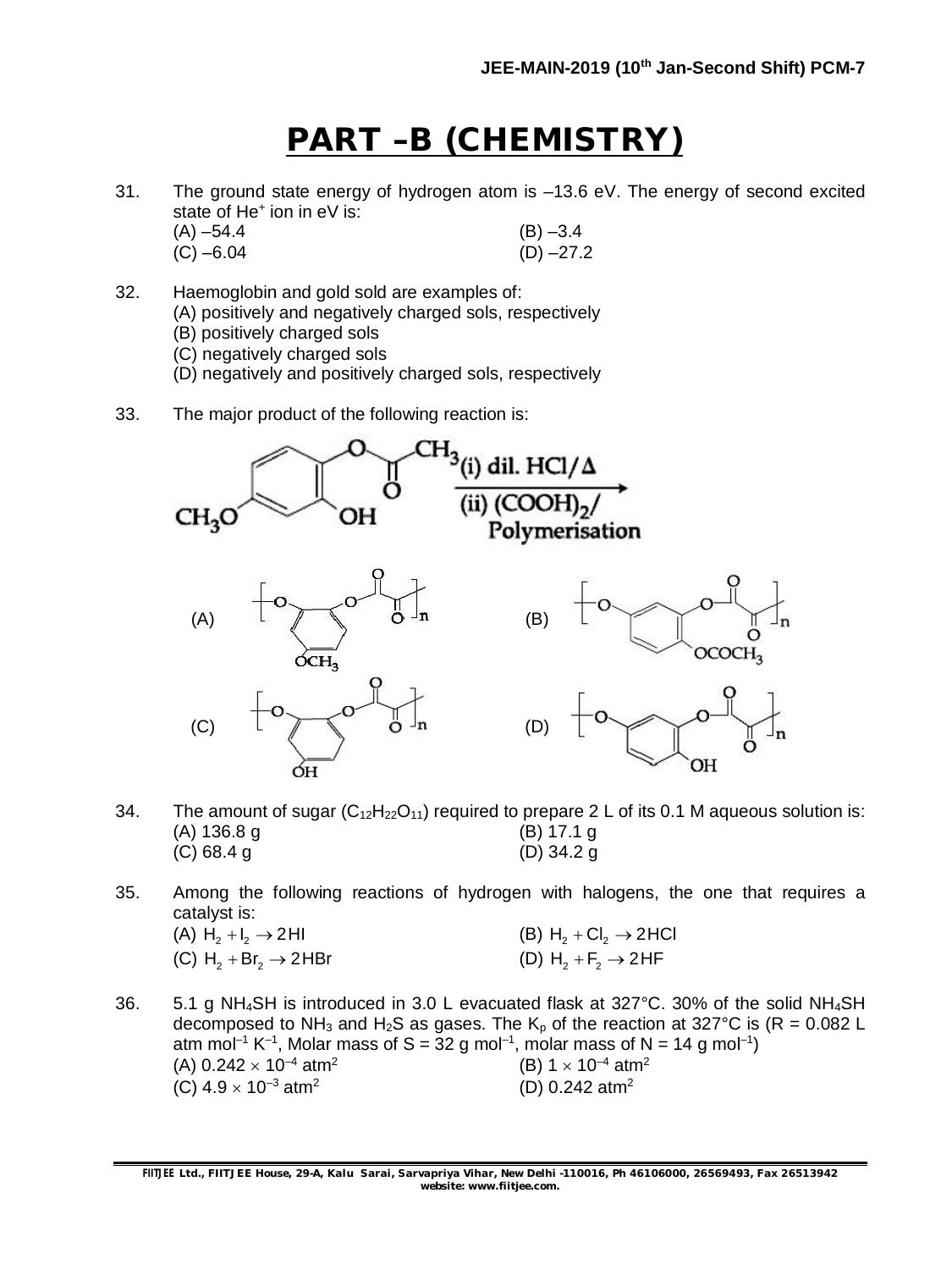#### **JEE-MAIN-2019 (10th Jan-Second Shift)-PCM-8**

37. The reaction that is NOT involved in the ozone layer depletion mechanism in the stratosphere is :

(A)  $CF_2Cl_2(g) \xrightarrow{\hspace{2mm} w \hspace{2mm}} \overrightarrow{C}I(g) + \overrightarrow{C}F_2Cl(g)$  (B)  $ClO(g) + O(g) \rightarrow Cl(g) + O_2(g)$ (C)  $CH_4 + 2O_3 \rightarrow 3CH_2 = O + 3H_2O$  (D)  $HOCI(g) \xrightarrow{hv} \overrightarrow{O}H(g) + \overrightarrow{C}I(g)$ 

38. In the cell Pt(s) $\ket{\mathsf{H}_2(\mathsf{g},\mathsf{1bar})}$ HCl(aq) $\ket{\mathsf{AGC}(\mathsf{s})}$ Ag(s) $\ket{\mathsf{Pt}(\mathsf{s})}$  the cell potential is 0.92 V when a  $10^{-6}$  molal HCl solution is used. The standard electrode potential of  $(AqCl/Aq,Cl^{-})$ electrode is :

| 2.303RT<br>$\frac{0.00151}{2}$ = 0.06V at 298K $\}$<br>$\sqrt{\text{Given}}$ |              |
|------------------------------------------------------------------------------|--------------|
| (A) 0.94 V                                                                   | (B) 0.76 V   |
| (C) 0.40 V                                                                   | (D) $0.20$ V |

- 39. The  $71^{st}$  electron of an element X with an atomic number of 71 enters into the orbital: (A) 6p (B) 4f  $(C)$  5d
- 40. The correct match between item 'I' and item 'II' is:

| Item 'I'<br>Item 'II'   |                                                                                                |     |                                                                                                |
|-------------------------|------------------------------------------------------------------------------------------------|-----|------------------------------------------------------------------------------------------------|
| (compound)<br>(reagent) |                                                                                                |     |                                                                                                |
| (a)                     | Lysine                                                                                         | (p) | 1-naphtol                                                                                      |
| (b)                     | Furfural                                                                                       | (q) | Ninhydrin                                                                                      |
| (c)                     | Benzyl alcohol                                                                                 | (r) | KMnO <sub>4</sub>                                                                              |
| (d)                     | <b>Styrene</b>                                                                                 | (s) | Ceric ammonium nitrate                                                                         |
|                         | (A) (a) $\rightarrow$ (q); (b) $\rightarrow$ (p); (c) $\rightarrow$ (s); (d) $\rightarrow$ (r) |     | (B) (a) $\rightarrow$ (q); (b) $\rightarrow$ (p); (c) $\rightarrow$ (r); (d) $\rightarrow$ (s) |
|                         | (C) (a) $\rightarrow$ (r); (b) $\rightarrow$ (p); (c) $\rightarrow$ (q); (d) $\rightarrow$ (s) |     | (D) (a) $\rightarrow$ (q); (b) $\rightarrow$ (r); (c) $\rightarrow$ (s); (d) $\rightarrow$ (p) |

41. An aromatic compound 'A' having molecular formula  $C_7H_6O_2$  on treating with aqueous ammonia and heating forms compound 'B'. The compound 'B' on reaction with molecular bromine and potassium hydroxide provides compound 'C' having molecular formula C6H7N. The structure of 'A' is :



- 42. The process with negative entropy change is:
	- (A) Dissociation of CaSO<sub>4</sub>(s) to CaO(s) and  $SO<sub>3</sub>(q)$
	- (B) Sublimation of dry ice
	- (C) Dissolution of iodine in water
	- (D) Synthesis of ammonia from  $N_2$  and  $H_2$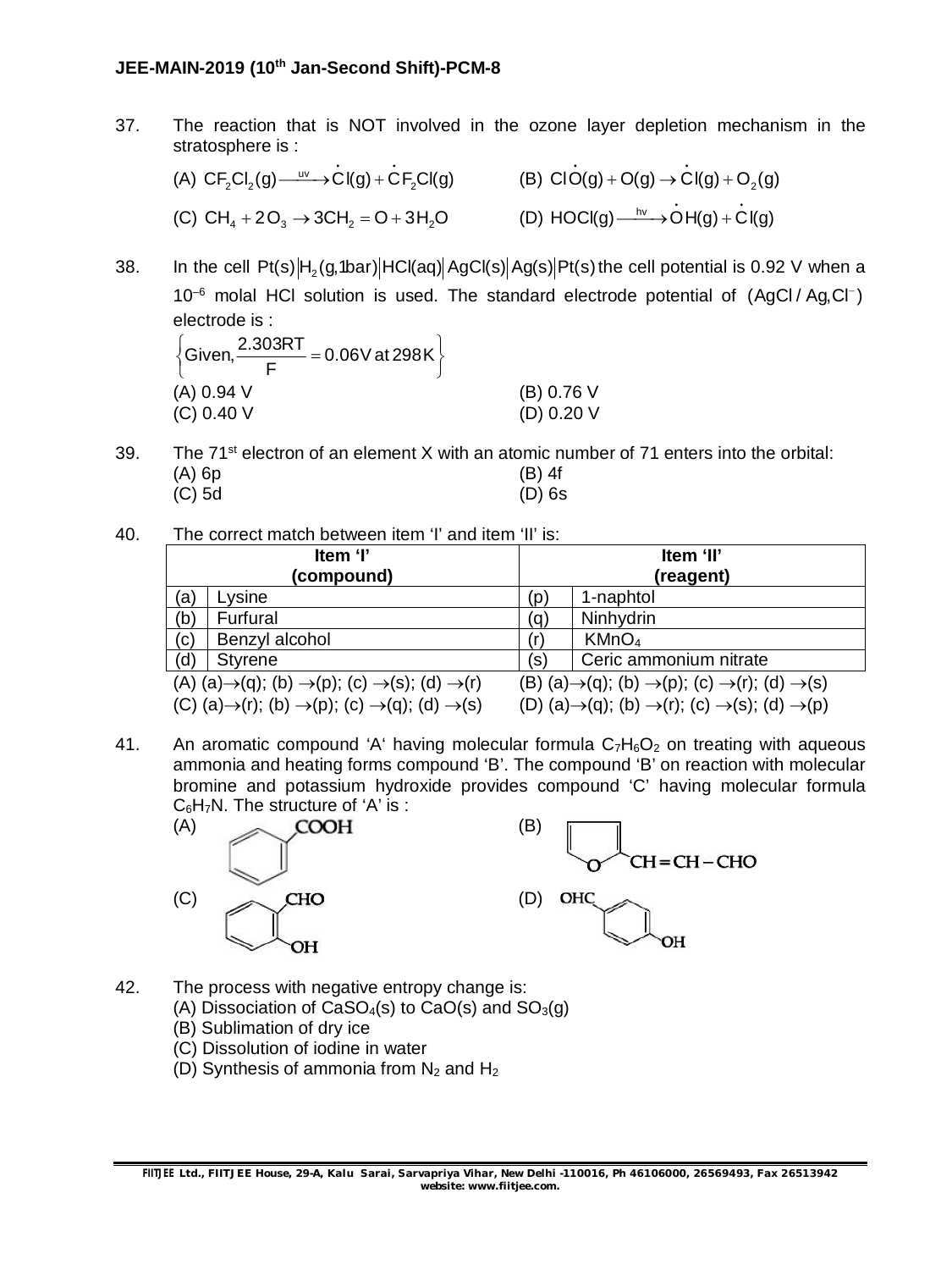43. An ideal gas undergoes isothermal compression from 5  $m<sup>3</sup>$  to 1  $m<sup>3</sup>$  against a constant external pressure of 4 NM<sup>-2</sup>. Heat released in this process is used to increase the temperature of 1 mole of Al. If molar heat capacity of Al is 24 J mol<sup>-1</sup>K<sup>-1</sup>, the temperature of Al is increases by:

(A) 
$$
\frac{3}{2}
$$
K  
\n(B) 2 K  
\n(C)  $\frac{2}{3}$ K  
\n(D) 1 K

44. Elevation in the boiling point for 1 molal solution of glucose is 2 K. The depression in the freezing point for 2 molal solution of glucose in the same solvent is 2 K. The relation between  $K_b$  and  $K_f$  is :

| (A) $K_b = 1.5K_f$ | (B) $K_b = K_f$  |
|--------------------|------------------|
| (C) $K_b = 0.5K_f$ | (D) $K_h = 2K_f$ |

45. The major product of the following reaction is :



- 46. Sodium metal on dissolution in liquid ammonia gives a deep blue solution due to the formation of:
	- (A) sodium-ammonia complex (B) sodamide
	- (C) sodium ion-ammonia complex (D) ammoniated electrons
- 
- 

47. For an elementary chemical reaction,  $A_2 = \frac{N_1}{K_{-1}}$ k  $A_2 \frac{k_1}{k_{-1}}$  2A, the expression for  $\frac{d[A]}{dt}$ is (A)  $k_1[A_2] - k_1[A]^2$ (B)  $2k_1[A_2] - k_{-1}[A]^2$ (C)  $k_1[A_2] + k_1[A]^2$ (D)  $2k_1[A_2] - 2k_{-1}[A]^2$ 

- 48. Which of the following tests cannot be used for identifying amino acids? (A) Biuret test (B) Barfoed test (C) Ninhydrin test (D) Xanthoproteic test
- 49. The difference in the number of unpaired electrons of a metal ion in its high-spin and low-spin octahedral complexes is two. The metal ion is : (A)  $Ni^{2+}$ (B)  $Fe^{2+}$

| (D) $Mn^{2+}$<br>(C) $Co^{2+}$ |  |
|--------------------------------|--|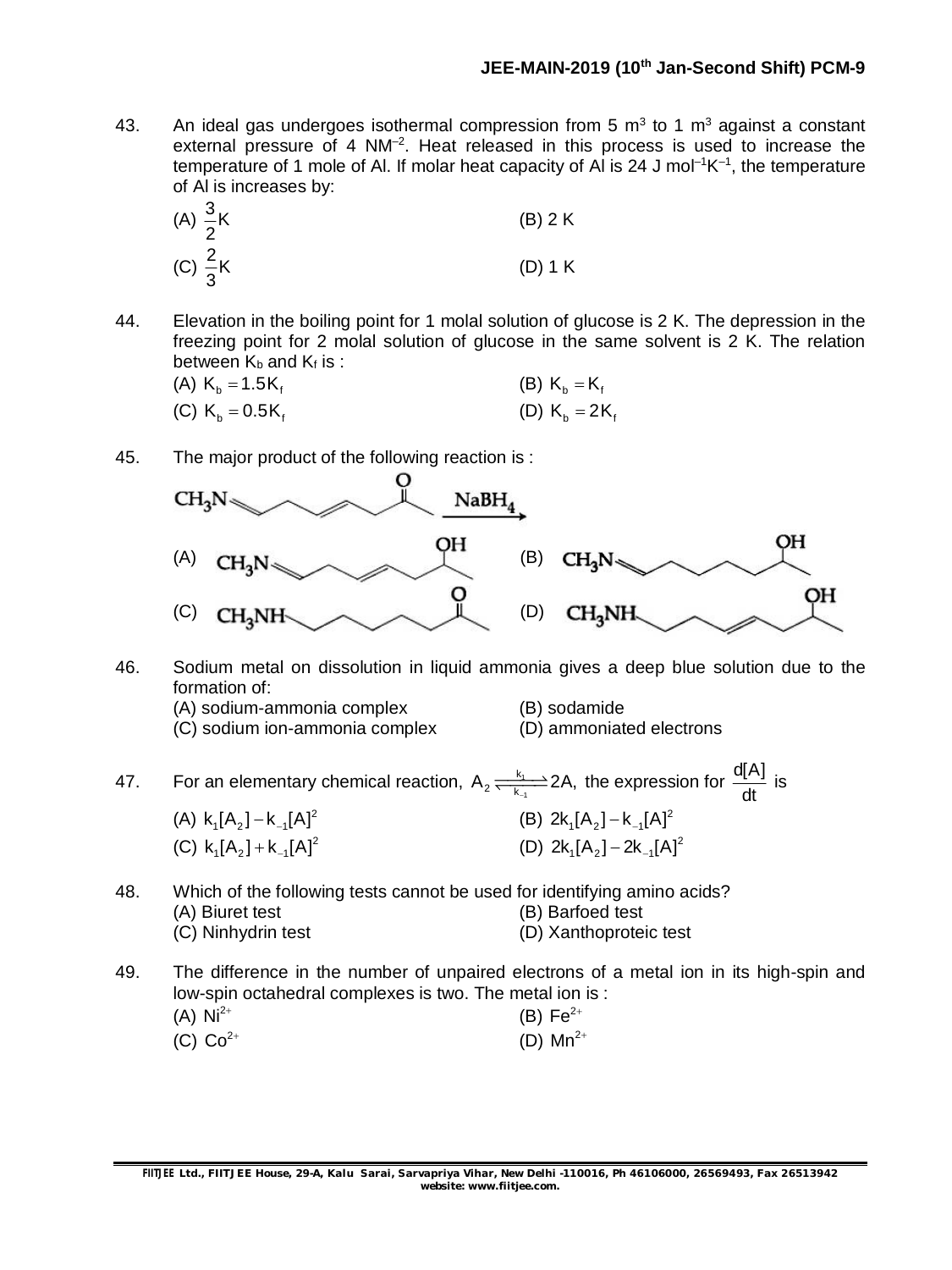#### **JEE-MAIN-2019 (10th Jan-Second Shift)-PCM-10**

50. The major product obtained in the following reaction is:



- 51. The pair that contains two P H bonds in each of the oxoacids is : (A)  $H_4P_2O_5$  and  $H_4P_2O_6$  (B)  $H_3PO_2$  and  $H_4P_2O_5$ (C)  $H_2PO_3$  and  $H_3PO_5$   $(D) H_4P_2O_5$  and  $H_3PO_3$
- 52. Which is the most suitable reagent for the following transformation? OН  $CH_3-CH=CH-CH_2-CH-CH_3 \longrightarrow CH_3-CH=CH-CH_2CO_2H$ 
	- (A) Tollen's reagent  $(B) I<sub>2</sub> / NaOH$ (C) CrO Cl / Cs 2 2 2 (D) alkaline KMnO<sup>4</sup>
- 53. What is the IUPAC name of the following compound?



- (A) 3-Bromo-1, 2-dimethylbut-1-ene
- (B) 3-Bromo-3-methyl-1, 2-dimethylprop-1-ene
- (C) 2-Bromo-3-methylpent-3-ene
- (D) 4-Bromo-3-methylpent-2-ene
- 54. The number of 2-centre-2-electron and 3-centre-2-electron bonds in  $B_2H_6$ , respectively, are :

| (A) 2 and 1 | $(B)$ 4 and 2 |
|-------------|---------------|
| (C) 2 and 2 | $(D)$ 2 and 4 |

55. In the reaction of oxalate with permanganate in acidic medium, the number of electrons involved in producing one molecule of  $CO<sub>2</sub>$  is :<br>(B) 10<br>(B) 10

| $(A)$ 1 | $(B)$ 10 |
|---------|----------|
| $(C)$ 2 | $(D)$ 5  |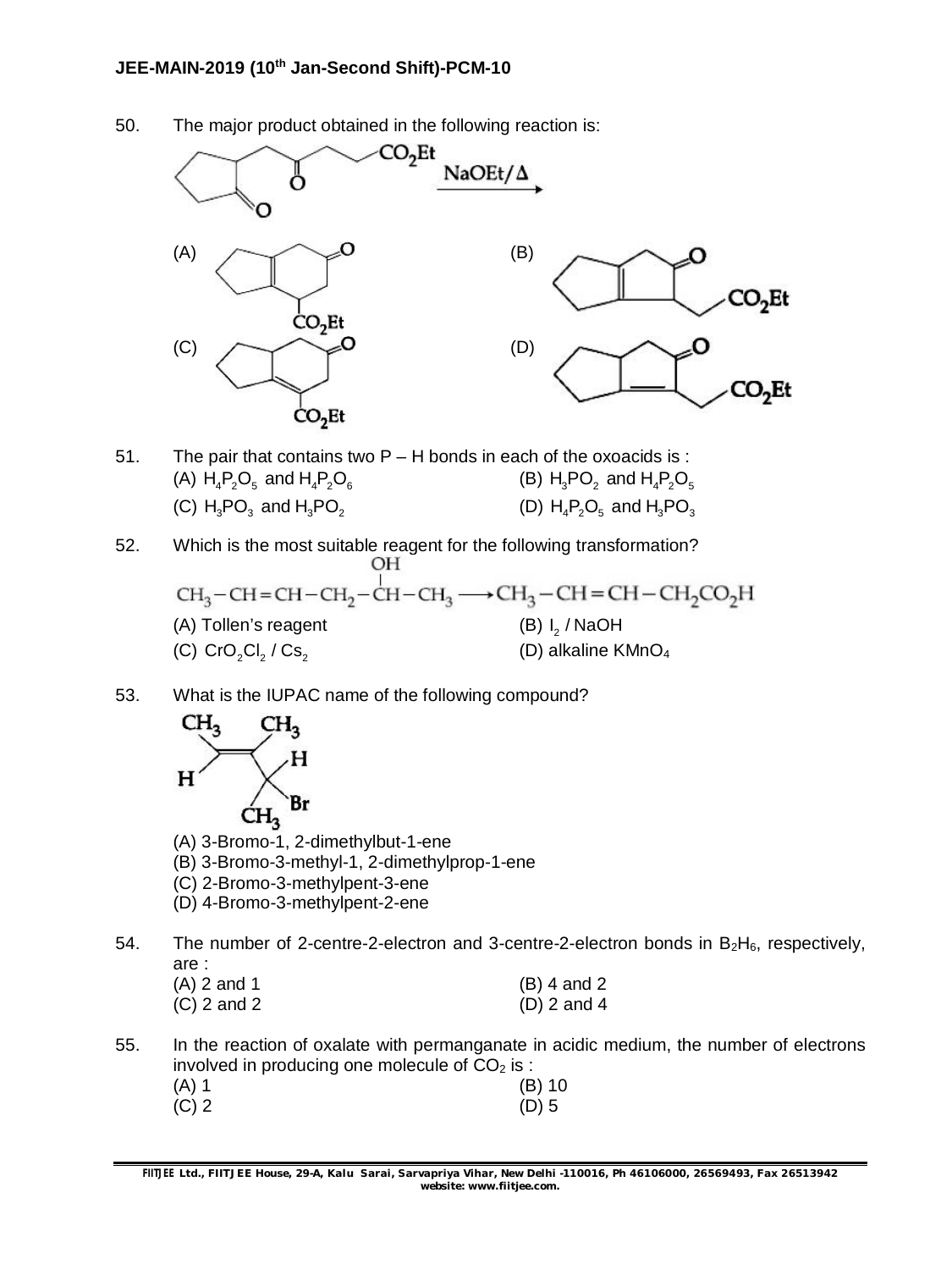- 56. A reaction of cobalt(III) chloride and ethylenediamine in a 1 : 2 mole ratio generates two isomeric products A (violet coloured) and B (green coloured). A can show optical activity, but, B is optically inactive. What type of isomers does A and B represent?<br>(A) Geometrical isomers (B) Coordination isomers (B) Coordination isomers (C) Linkage isomers (D) Ionisation isomers
- 57. The electrolytes usually used in the electroplating of gold and silver, respectively, are :  $(A)[Au(CN<sub>2</sub>]<sup>-</sup>$  and  $[Ag(CN)<sub>2</sub>]<sup>-</sup>$  (B)  $[Au(Cn)<sub>2</sub>]<sup>-</sup>$  and  $[AgCl<sub>2</sub>]<sup>-</sup>$ (C)  $[Au(OH)_a]^-$  and  $[Ag(OH)_2]^-$  (D)  $[Au(NH_3)_2]^+$  and  $[Ag(CN)_2]^-$
- 58. A compound of formula  $A_2B_3$  has the hcp lattice. Which atom forms the hcp lattice and what fraction of tetrahedral voids is occupied by the other atoms :

(A) hcp lattice - A,  $\frac{2}{3}$ 3 Tetrahedral voids - B (B) hcp lattice - A,  $\frac{1}{2}$ 3 Tetrahedral voids - B (C) hcp lattice - B,  $\frac{2}{3}$ 3 Tetrahedral voids - A (D) hcp lattice - B,  $\frac{1}{2}$ 3 Tetrahedral voids – A

59. The major product of the following reaction is :





60. What will be the major product in the following mononitration reaction?



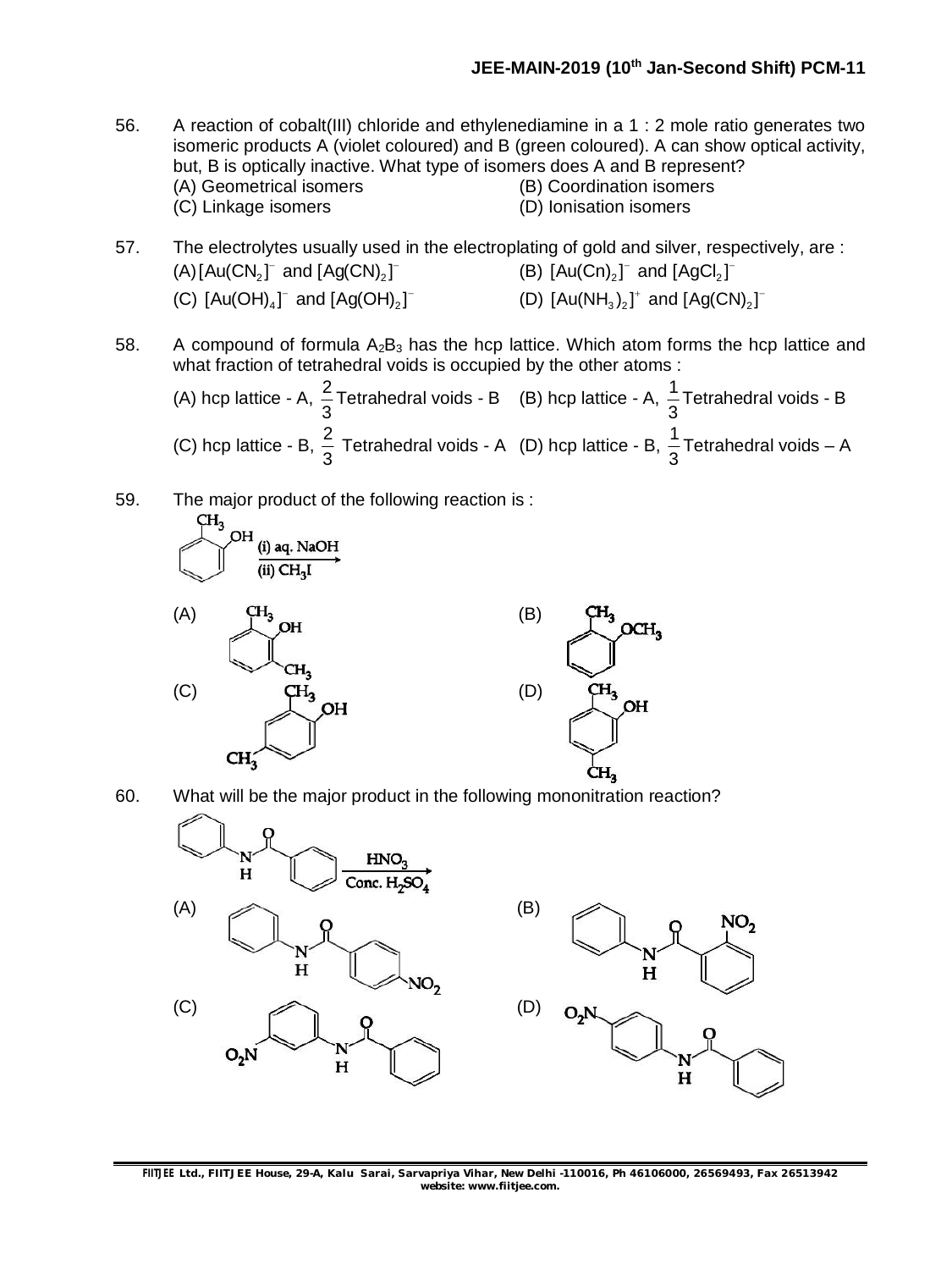# **PART–C (MATHEMATICS)**

61. The value of  $\lambda$  such that sum of the squares of the roots of quadratic equation,  $x^2 + (3 - \lambda)x + 2 = \lambda$  has the lest value is :

- (A)  $\frac{15}{9}$ 8 (B) 1 (C)  $\frac{4}{9}$ 9 (D) 2
- 62. The value of  $\cos \frac{\pi}{2^2} \cdot \cos \frac{\pi}{2^3} \cdot ... \cdot \cos \frac{\pi}{2^{10}} \cdot \sin \frac{\pi}{2^{10}}$  $\frac{\pi}{\sqrt{2}} \cdot \cos \frac{\pi}{\sqrt{3}} \cdot ... \cdot \cos \frac{\pi}{\sqrt{2}} \cdot \sin \frac{\pi}{\sqrt{2}}$  is : (A)  $\frac{1}{1}$ 512 (B)  $\frac{1}{105}$ 1024 (C)  $\frac{1}{2}$ 256 (D)  $\frac{1}{2}$ 2

63. The curve amongst the family of curves represented by the differential equation,  $(x<sup>2</sup> - y<sup>2</sup>)dx + 2xy dy = 0$  which passes through (1, 1), is :

(A) a circle with centre on the x-axis

(B) an ellipse with major axis along the y-axis

(C) a circle with centre on the y-axis

(D) a hyperbola with transverse axis along the x-axis

- 64. Let f : (-1, 1)  $\rightarrow$  R be a function defined by f(x) = max  $\{-|x|, -\sqrt{1-x^2}\}$ . if K be the set of all points at which f is not differentiable, then K has exactly : (A) five elements (B) one element (C) three elements (D) two elements
- 65. The positive value of  $\lambda$  for which the co-efficient of  $x^2$  in the expression 10 2  $\left| \sqrt{x} + \frac{y}{x^2} \right|$ x  $\left(\sqrt{x}+\frac{\lambda}{x^2}\right)^{16}$  is  $720$  is  $\cdot$

| 120.15.        |                 |
|----------------|-----------------|
| $(A)$ 4        | (B) $2\sqrt{2}$ |
| (C) $\sqrt{5}$ | $(D)$ 3         |

66. The tangent to the curve,  $y = xe^{x^2}$  passing, through the point (1, e) also passes through the point :

| $(A)$ $(2, 3e)$                    | (B) $\left(\frac{4}{3}, 2e\right)$ |
|------------------------------------|------------------------------------|
| (C) $\left(\frac{5}{3}, 2e\right)$ | $(D)$ $(3, 6e)$                    |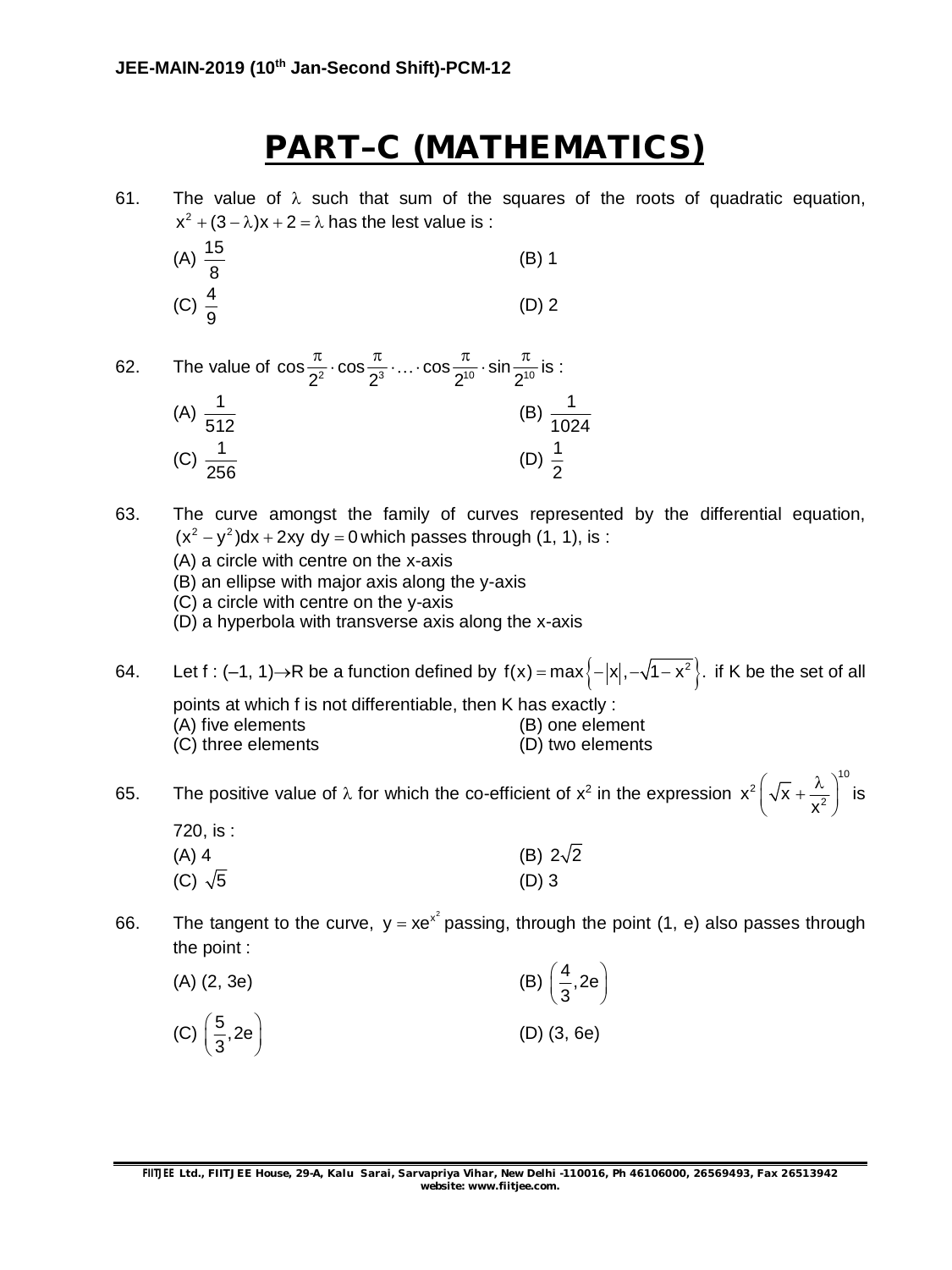67. Let N be the set of natural numbers and two functions f and g be defined as f, g : N $\rightarrow$ N such that

$$
f(n) = \begin{cases} \frac{n+1}{2} & \text{if } n \text{ is odd} \\ \frac{n}{2} & \text{if } n \text{ is even} \end{cases}
$$
  
and  $g(n) = n - (-1)^n$ . Then fog is :  
(A) onto but not one-one.  
(C) both one-one and onto.  
68. The number of values of  $\theta \in (0, \pi)$  for which the system of linear equations  
 $x + 3y + 7z = 0$   
 $-x + 4y + 7z = 0$ 

 $(\sin 3\theta)x + (\cos 2\theta)y + 2z = 0$  has a non-trivial solution, is : (A) three (B) two (C) four (D) one

69. Let  $\vec{\alpha} = (\lambda - 2) \vec{a} + \vec{b}$  and  $\vec{\beta} = (4\lambda - 2) \vec{a} + 3\vec{b}$  be two given vectors where  $\vec{a}$  and  $\vec{b}$  $\rightarrow$   $\rightarrow$   $\rightarrow$ are non collinear. The value of  $\lambda$  for which vectors  $\vec{\alpha}$  and  $\vec{\beta}$  are collinear, is :

| $(A) -4$ | $(B) -3$ |
|----------|----------|
| $(C)$ 4  | $(D)$ 3  |

- 70. Two sides of a parallelogram are along the lines,  $x + y = 3$  and  $x y + 3 = 0$ . If its diagonals intersect at (2, 4), then one of its vertex is : (A)  $(3, 5)$  (B)  $(2, 1)$ <br>
(C)  $(2, 6)$  (D)  $(3, 6)$  $(C)$   $(2, 6)$
- 71. If  $\int f(t) dt = x^2 + \int t^2 f(t) dt$ , then  $f(\frac{1}{2})$  $\int_{1}^{x} f(t) dt = v^2 \int_{1}^{1} t^2 f(t) dt$  then f 0 x  $\int f(t) dt = x^2 + \int t^2 f(t) dt$ , then  $f'(\frac{1}{2})$  is :  $(A) \frac{24}{37}$ 25 (B)  $\frac{18}{27}$ 25 (C)  $\frac{4}{7}$ 5 (D)  $\frac{6}{3}$ 25

72. Let  $z = \left(\frac{\sqrt{3}}{2} + \frac{i}{2}\right)^5 + \left(\frac{\sqrt{3}}{2} - \frac{i}{2}\right)^5$ 2 2 2  $(\sqrt{3} \quad i)$   $(\sqrt{3} \quad i)$  $= \left| \frac{\sqrt{6}}{2} + \frac{1}{2} \right| + \left| \frac{\sqrt{6}}{2} - \frac{1}{2} \right|$  $(2 2)$   $(2 2)$ . If R(z) and I(z) respectively denote the real and imaginary parts of z, then :

(A) 
$$
I(z) = 0
$$
  
\n(B)  $R(z) > 0$  and  $I(z) > 0$   
\n(C)  $R(z) < 0$  an  $I(z) > 0$   
\n(D)  $R(z) = -3$ 

- 73. If the probability of hitting a target by a shooter, in any shot, is  $\frac{1}{6}$ , 3 then the minimum number of independent shots at the target required by him so that the probability of hitting the target at least once is greater than  $\frac{5}{5}$ , 6 is :  $(A) 3$  (B) 6
	- $(C) 5$  (D) 4

**FIITJEE** *Ltd., FIITJEE House, 29-A, Kalu Sarai, Sarvapriya Vihar, New Delhi -110016, Ph 46106000, 26569493, Fax 26513942 website: [www.fiitjee.com.](http://www.fiitjee.com.)*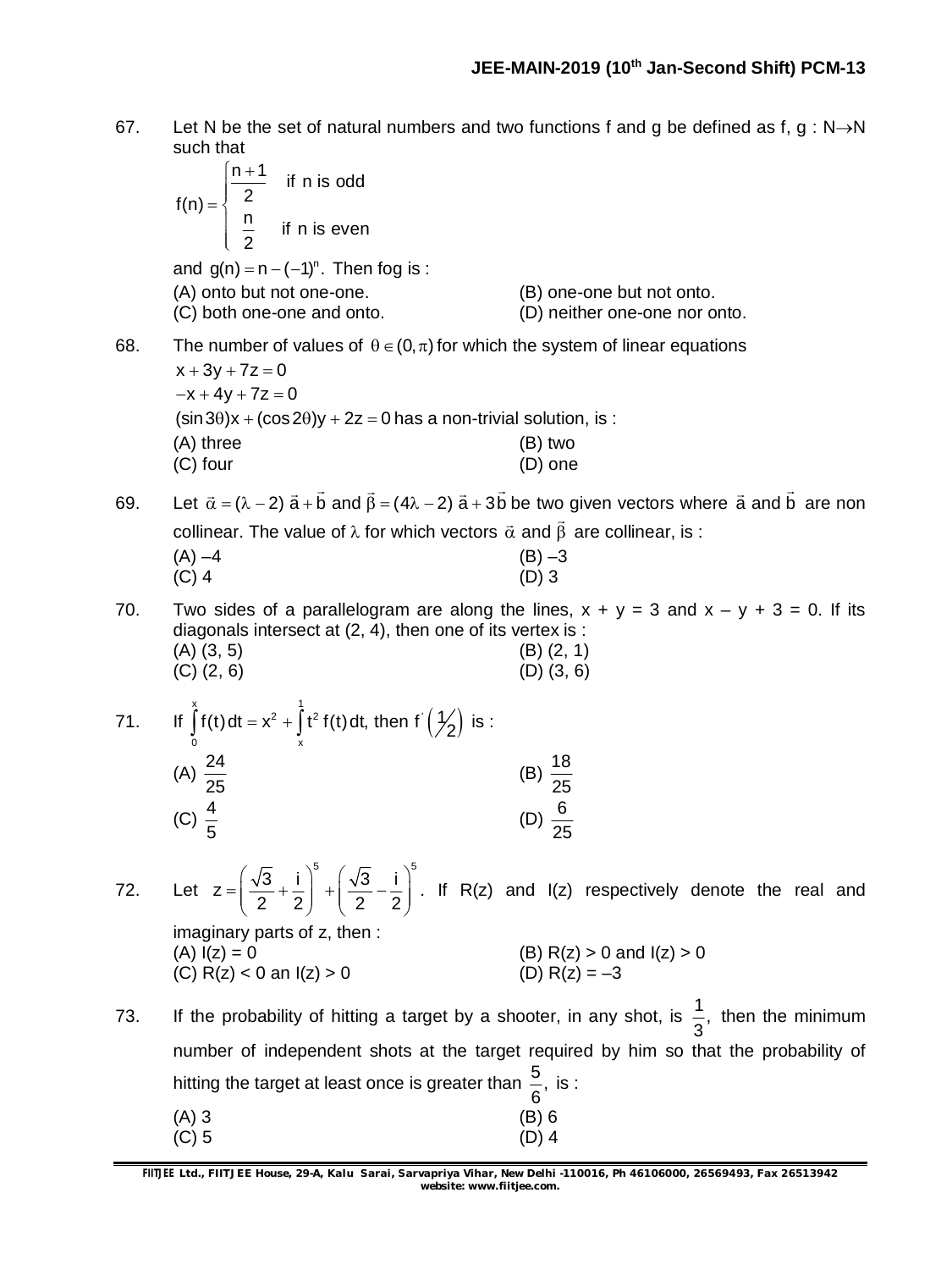74. If  $\int x^5 e^{-4x^3} dx = \frac{1}{4} e^{-4x^3} f(x) + C$ ,  $\int x^5 e^{-4x^3} dx = \frac{1}{48} e^{-4x^3} f(x) + C$ , where C is a constant of integration, then f(x) is equal to :  $(A) -2x^3 - 1$  $-2x^3 - 1$  (B)  $-4x^3 - 1$ (C)  $-2x^3 + 1$  (D)  $4x^3$ (D)  $4x^3 + 1$ 75. If the area of an equilateral triangle inscribed in the circle,  $x^{2} + y^{2} + 10x + 12y + c = 0$  is 27 $\sqrt{3}$  sq. units then c is equal to : (A) 13 (B) 20 (C) –25 (D) 25 76. Consider the following three statements : 5 is a prime number. Q : 7 is a factor of 192. R : L.C.M. of 5 and 7 is 35. Then the truth value of which one of the following statements is true? (A)  $({\sim} P) \vee (Q \wedge R)$  (B)  $(P \wedge Q) \vee (\sim R)$ (C)  $({\sim}P) \wedge ({\sim}Q \wedge R)$  (D)  $P \vee ({\sim}Q \wedge R)$ 77. The length of the chord of the parabola  $x^2 = 4y$  having equation  $x - \sqrt{2}y + 4\sqrt{2} = 0$  is : (A)  $3\sqrt{2}$  (B)  $2\sqrt{11}$ (C)  $8\sqrt{2}$  (D)  $6\sqrt{3}$ 78. Let  $A = |b \; b^2$ 2 b 1  $A = |b \; b^2 + 1 \; b$ 1 b 2  $\begin{vmatrix} 2 & b & 1 \end{vmatrix}$  $=$  b b<sup>2</sup> +1 b v  $\begin{bmatrix} 1 & b & 2 \end{bmatrix}$ where b > 0. Then the minimum value of  $\frac{\det(A)}{A}$ b is : (A)  $2\sqrt{3}$  (B)  $-2\sqrt{3}$ <br>(C)  $-\sqrt{3}$  (D)  $\sqrt{3}$ (C)  $-\sqrt{3}$ 79. Let  $S = \left\{ (x, y) \in R^2 : \frac{y^2}{4} - \frac{x^2}{4} = 1 \right\},$  $1 + r$  1-r  $=\Big\{(x,y)\in \mathsf{R}^2: \frac{y^2}{1+r}-\frac{x^2}{1-r}=1\Big\},\,$  where  $r\neq \pm$  1. Then S represents : (A) a hyperbola whose eccentricity is  $\frac{2}{\sqrt{2}}$ , when 0 < r < 1.  $1 - r$  $<$ r $<$ 1 -(B) an ellipse whose eccentricity is  $\sqrt{\frac{2}{\cdot}}$ , when r > 1.  $r + 1$  $>$  $\ddot{}$ (C) a hyperbola whose eccentricity is  $\frac{2}{\sqrt{2}}$ , when 0 < r < 1.  $r + 1$  $<$  r  $<$  1  $\ddot{}$ (D) an ellipse whose eccentricity is  $\frac{1}{\sqrt{1-\frac{1}{1-\frac{1}{\sqrt{1-\frac{1}{\sqrt{1-\frac{1}{\sqrt{1-\frac{1}{\sqrt{1-\frac{1}{\sqrt{1-\frac{1}{\sqrt{1-\frac{1}{\sqrt{1-\frac{1}{\sqrt{1-\frac{1}{\sqrt{1-\frac{1}{\sqrt{1-\frac{1}{\sqrt{1-\frac{1}{\sqrt{1-\frac{1}{\sqrt{1-\frac{1}{\sqrt{1-\frac{1}{\sqrt{1-\frac{1}{\sqrt{1-\frac{1}{\sqrt{1-\frac{1}{\sqrt{1-\frac{1}{\$  $r + 1$  $>$  $\ddot{}$ 80. if  $\sum_{r=0}^{25} \left\{ {}^{50}C_r \cdot {}^{50-r}C_{25-r} \right\} = K \left( {}^{50}C_{25} \right)$  $\sum_{r=0} \left\{ {^{50}}C_r \cdot {^{50-r}}C_{25-r} \right\} = K({^{50}}C_{25}),$  then K is equal to :  $(A)$   $(25)^2$  $(B)$  2<sup>25</sup> – 1<br>(ח) 2<sup>25</sup>  $(C)$   $2^{24}$  $24$  (D) 2

**FIITJEE** *Ltd., FIITJEE House, 29-A, Kalu Sarai, Sarvapriya Vihar, New Delhi -110016, Ph 46106000, 26569493, Fax 26513942 website: [www.fiitjee.com.](http://www.fiitjee.com.)*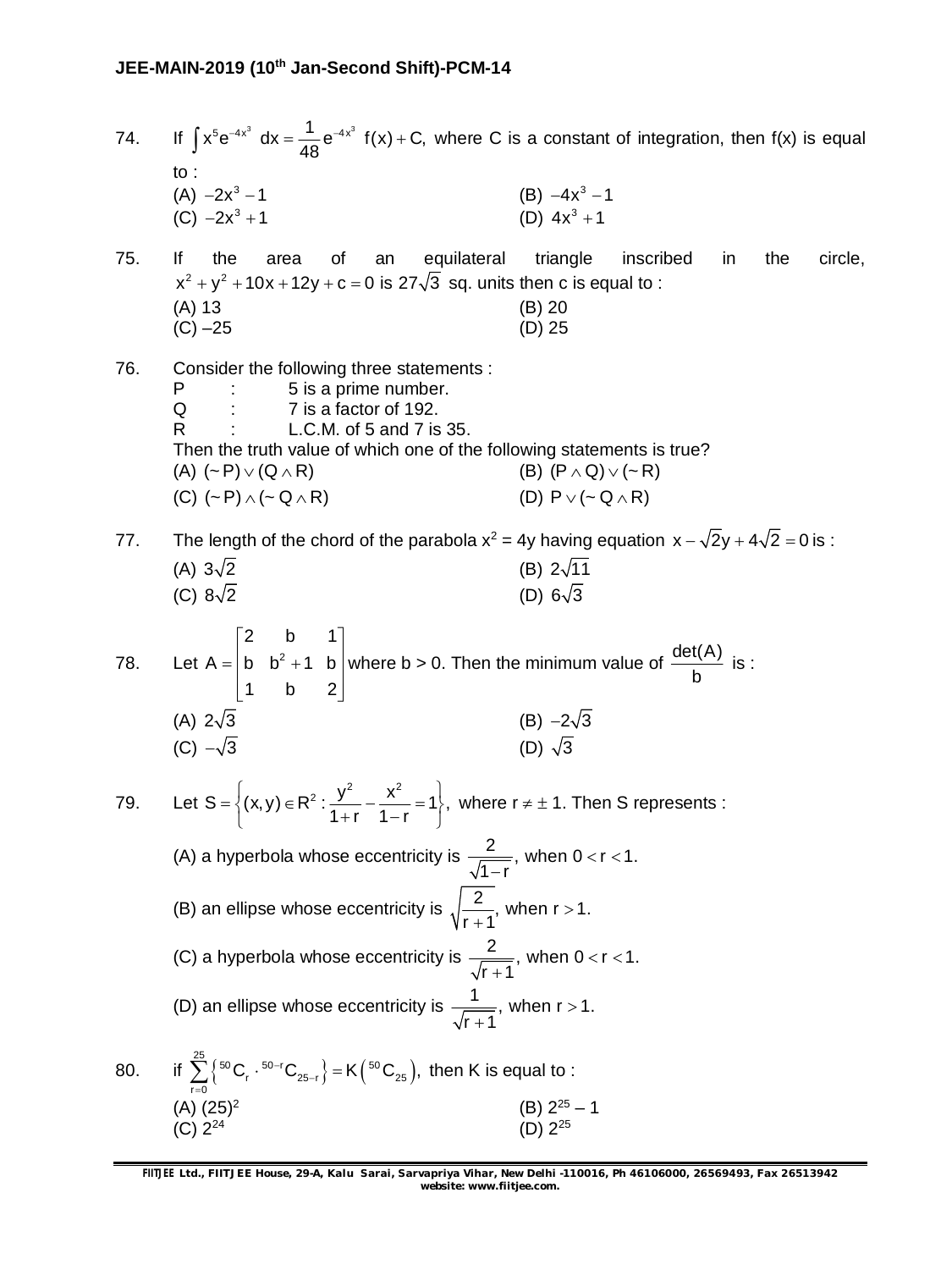81. The plane which bisects the line segment joining the points  $(-3, -3, 4)$  and  $(3, 7, 6)$  at right angles, passes through which one of the following points?  $(A)$  (-2, 3, 5) (B) (4, -1, 7) (C)  $(2, 1, 3)$  (D)  $(4, 1, -2)$ 

82. The value of 
$$
\cot\left(\sum_{n=1}^{19} \cot^{-1}\left(1 + \sum_{p=1}^{n} 2p\right)\right)
$$
 is :  
\n(A)  $\frac{21}{19}$   
\n(B)  $\frac{19}{21}$   
\n(C)  $\frac{22}{23}$   
\n(D)  $\frac{23}{22}$ 

83. If mean and standard deviation of 5 observations  $x_1, x_2, x_3, x_4, x_5$  are 10 and 3, respectively, then the variance of 6 observations  $x_1, x_2, ..., x_3$  and –50 is equal to : (A) 509.5 (B) 586.5

- (C) 582.5 (D) 507.5
- 84. Let f be a differential function such that  $f'(x) = 7 - \frac{3}{4} \frac{f(x)}{x}$ , (x > 0) and f(1)  $\neq$  4. Then  $\lim_{x \to 0^+} x f(\frac{1}{x})$ : 4 x  $x \to 0^+$   $(x)$  $= 7 - \frac{3}{4} \frac{f(x)}{x}$ , (x > 0) and f(1)  $\neq$  4. Then  $\lim_{x \to 0^+} x f(\frac{1}{x})$ : (A) exists and equals  $\frac{4}{7}$ 7 . (B) exists and equals 4. (C) does not exist. (D) exists and equals 0.

85. Two vertices of a triangle are (0, 2) and (4, 3). If its orthocenter is at the origin, then its third vertex lies in which quadrant? (A) third (B) second

- (C) first (D) fourth
- 
- 86. The value of  $\int_{0}^{2} \frac{dx}{\sqrt{1 + \left(1 + \frac{1}{2}\right)^2}},$ 2  $[x] + [sin x] + 4$ π  $\int_{-\pi/2}^{\pi/2} [x] + [\sin x] + 4$ , where [t] denotes the greatest integer less than or equal to t, is :

(A) 
$$
\frac{1}{12}(7\pi + 5)
$$
  
\n(B)  $\frac{1}{12}(7\pi - 5)$   
\n(C)  $\frac{3}{20}(4\pi - 3)$   
\n(D)  $\frac{3}{10}(4\pi - 3)$ 

87. On which of the following lines lies the point of intersection of the line,  $x - 4$   $y - 5$   $z - 3$ 2 2 1  $\frac{-4}{2} = \frac{y-5}{2} = \frac{z-3}{4}$  and the plane, x + y + z = 2? (A)  $\frac{x+3}{2} = \frac{4-y}{2} = \frac{z+1}{2}$  $3 \t -2$  $\frac{+3}{2} = \frac{4-y}{2} = \frac{z+1}{2}$ -(B)  $\frac{x-4}{1} = \frac{y-5}{1} = \frac{z-5}{1}$  $1 \t -1$  $\frac{-4}{1} = \frac{y-5}{1} = \frac{z-5}{1}$ -(C)  $\frac{x-1}{1} = \frac{y-3}{2} = \frac{z+4}{7}$ 1 2  $-5$  $\frac{-1}{1} = \frac{y-3}{2} = \frac{z+4}{7}$  $\overline{\phantom{a}}$ (D)  $\frac{x-2}{2} = \frac{y-3}{2} = \frac{z+3}{2}$ 2 2 3  $\frac{-2}{2} = \frac{y-3}{2} = \frac{z+3}{2}$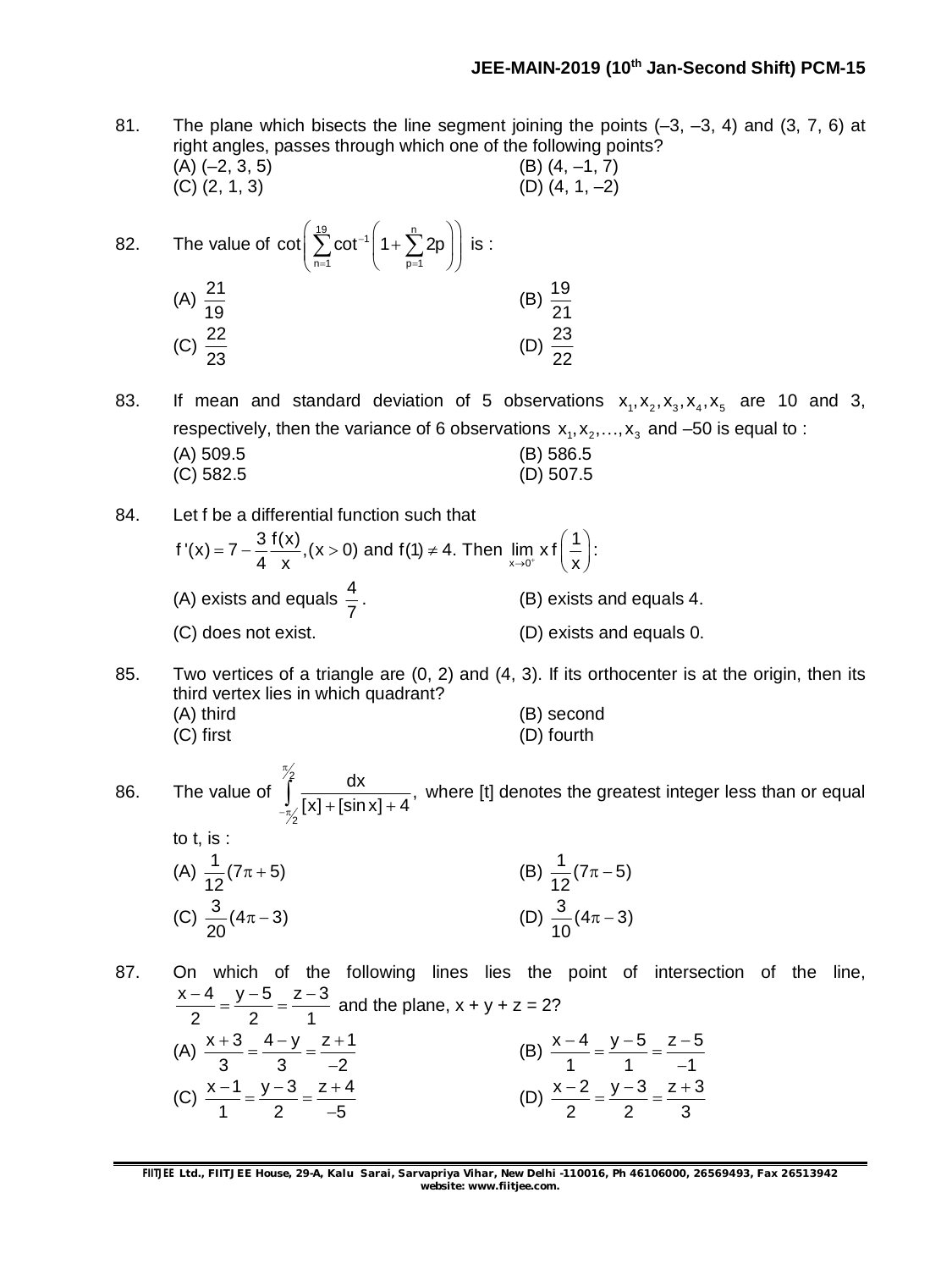- 88. Let  $a_1, a_2, a_3, ..., a_{10}$  be in G.P. with  $a_i > 0$  for  $i = 1, 2, ..., 10$  and S be the set of pairs  $(r,k), r, k \in N$  (the set of natural numbers) for which
	- $_{\rm e}$  a $_{\rm i}$  'a $_{\rm 2}^{\rm k}$   $\,$  log $_{\rm e}$  a $_{\rm 2}^{\rm v}$  a $_{\rm a}$  'a $_{\rm a}$  'a $_{\rm a}$  'a $_{\rm a}$  'a $_{\rm a}$  'a  $_{e}$   $a_{4}$ <sup>r</sup> $a_{5}$ <sup>k</sup>  $log_{e} a_{5}$ <sup>r</sup> $a_{6}$ <sup>r</sup>  $log_{e} a_{6}$ r $a_{7}$ <sup>k</sup>  $_{\rm e}$  a $_{7}$ ' $\rm a_{8}^{\phantom{8}k}$   $\phantom{a}$  log $_{\rm e}$  a $_{9}^{\phantom{9}c}$  a $_{10}^{\phantom{0}c}$  log $_{\rm e}$  a $_{9}^{\phantom{9}c}$  a $_{10}^{\phantom{0}k}$  $\log_{\rm e}{\rm a}_{\rm i}^{\rm r}{\rm a}_{\rm 2}^{\rm k}$   $\log_{\rm e}{\rm a}_{\rm i}^{\rm r}{\rm a}_{\rm i}^{\rm l}{\rm a}_{\rm i}^{\rm l}$  $\log_{\rm e} a_{\rm a} {\rm 'a_{\rm 5}}^*$   $\log_{\rm e} a_{\rm 5} {\rm 'a_{\rm 6}}^*$   $\log_{\rm e} a_{\rm 6} {\rm 'a_{\rm 7}}^*$   $\log_{\rm e} a_{\rm 2}$  $\log_{\rm e} a_{\rm y} {\rm 'a_{\rm s}}^*$   $\log_{\rm e} a_{\rm s} {\rm 'a_{\rm s}}^*$   $\log_{\rm e} a_{\rm y} {\rm 'a_{\rm s}}^*$  $=$ Then the number of elements in S, is : (A)  $4$  (B) infinitely many (C)  $2$  (D)  $10$  $(D) 10$

89. With the usual notation, in  $\triangle ABC$ , if  $\angle A + \angle B = 120^\circ$ , a =  $\sqrt{3}$  -1, then the ratio  $\angle A : \angle B$ , is : (A)  $7 : 1$ <br>
(C)  $9 : 7$ <br>
(D)  $3 : 1$  $(C) 9 : 7$ 

90. A helicopter is flying along the curve given by  $y - x^{3/2} = 7$ , (x  $\ge$  0). A solider positioned at the point  $\left(\frac{1}{2}, 7\right)$  $\left(\frac{1}{2}, 7\right)$  wants to shoot down the helicopter when it is nearest to him. Then this nearest distance is :

| (A) $\frac{\sqrt{5}}{6}$            | (B) $\frac{1}{3}\sqrt{\frac{7}{3}}$ |
|-------------------------------------|-------------------------------------|
| (C) $\frac{1}{6}\sqrt{\frac{7}{3}}$ | (D) $\frac{1}{2}$                   |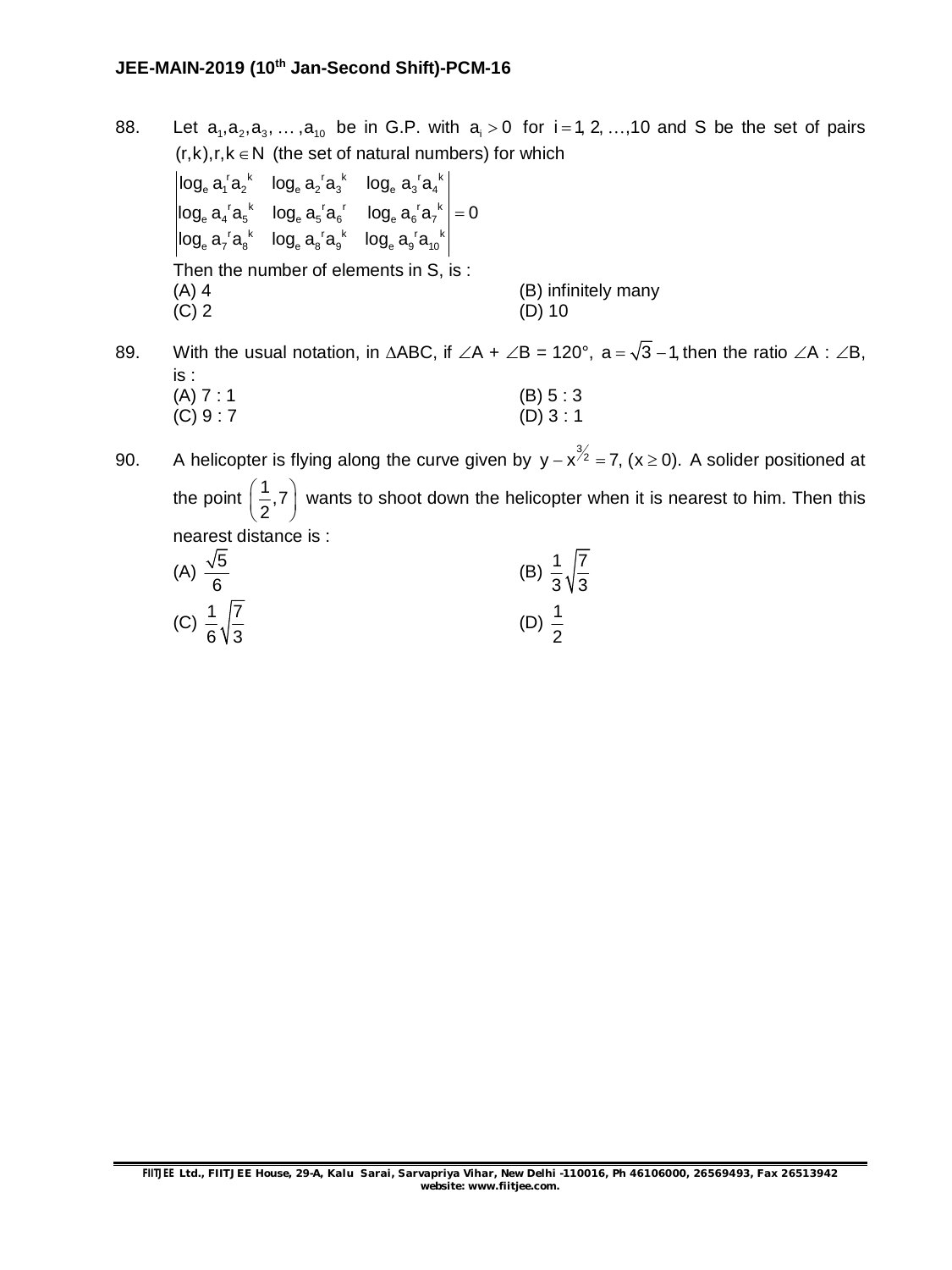# **JEE (Main) – 2019 ANSWERS**

### **PART A – PHYSICS**

| 1.  | A | 2.  | No option is correct |     |              | 3.  | A                       |
|-----|---|-----|----------------------|-----|--------------|-----|-------------------------|
| 4.  | B | 5.  | A                    | 6.  | A            | 7.  | B                       |
| 8.  | D | 9.  | A                    | 10. | C            | 11. | D                       |
| 12. | A | 13. | D                    | 14. | A            | 15. | $\overline{\mathbf{B}}$ |
| 16. | B | 17. | D                    | 18. | $\mathsf{A}$ | 19. | A                       |
| 20. | B | 21. | D                    | 22. | D            | 23. | B                       |
| 24. | B | 25. | D                    | 26. | A            | 27. | A                       |
| 28. | в | 29. | C                    | 30. | С            |     |                         |

### **PART B – CHEMISTRY**

| 31. C        | 32. A        |              | 33. C |              | 34. C                   |
|--------------|--------------|--------------|-------|--------------|-------------------------|
| 35. A        | 36. A        |              | 37. C | 38. D        |                         |
| 39. C        | 40. <b>A</b> |              | 41. A | 42. D        |                         |
| 43. C        | 44. <b>D</b> |              | 45. D | 46. <b>D</b> |                         |
| 47. <b>D</b> | 48. <b>B</b> |              | 49. C | 50.          | <b>C</b>                |
| 51. <b>B</b> | 52. <b>B</b> |              | 53. D |              | 54. <b>B</b>            |
| 55. <b>B</b> | 56.          | $\mathsf{A}$ | 57. A | 58.          | $\overline{\mathsf{A}}$ |
| 59. <b>B</b> | 60. D        |              |       |              |                         |

#### **PART C – MATHEMATICS**

| 61. D        |   | 62. A        |     | 63. A        | 64. C        |  |
|--------------|---|--------------|-----|--------------|--------------|--|
| 65. <b>A</b> |   | 66. <b>B</b> |     | 67. A        | 68. <b>B</b> |  |
| 69. A        |   | 70. <b>D</b> |     | 71. A        | 72. D        |  |
| 73. C        |   | 74. <b>B</b> |     | 75. <b>D</b> | 76. <b>D</b> |  |
| 77. <b>D</b> |   | 78. <b>A</b> |     | 79. <b>B</b> | 80. <b>B</b> |  |
| 81.          | D | 82. A        | 83. | D            | 84. <b>B</b> |  |
| 85. <b>B</b> |   | 86. C        |     | 87. C        | 88. <b>B</b> |  |
| 89.          | A | 90. C        |     |              |              |  |

**FIITJEE** *Ltd., FIITJEE House, 29-A, Kalu Sarai, Sarvapriya Vihar, New Delhi -110016, Ph 46106000, 26569493, Fax 26513942 website: [www.fiitjee.com.](http://www.fiitjee.com.)*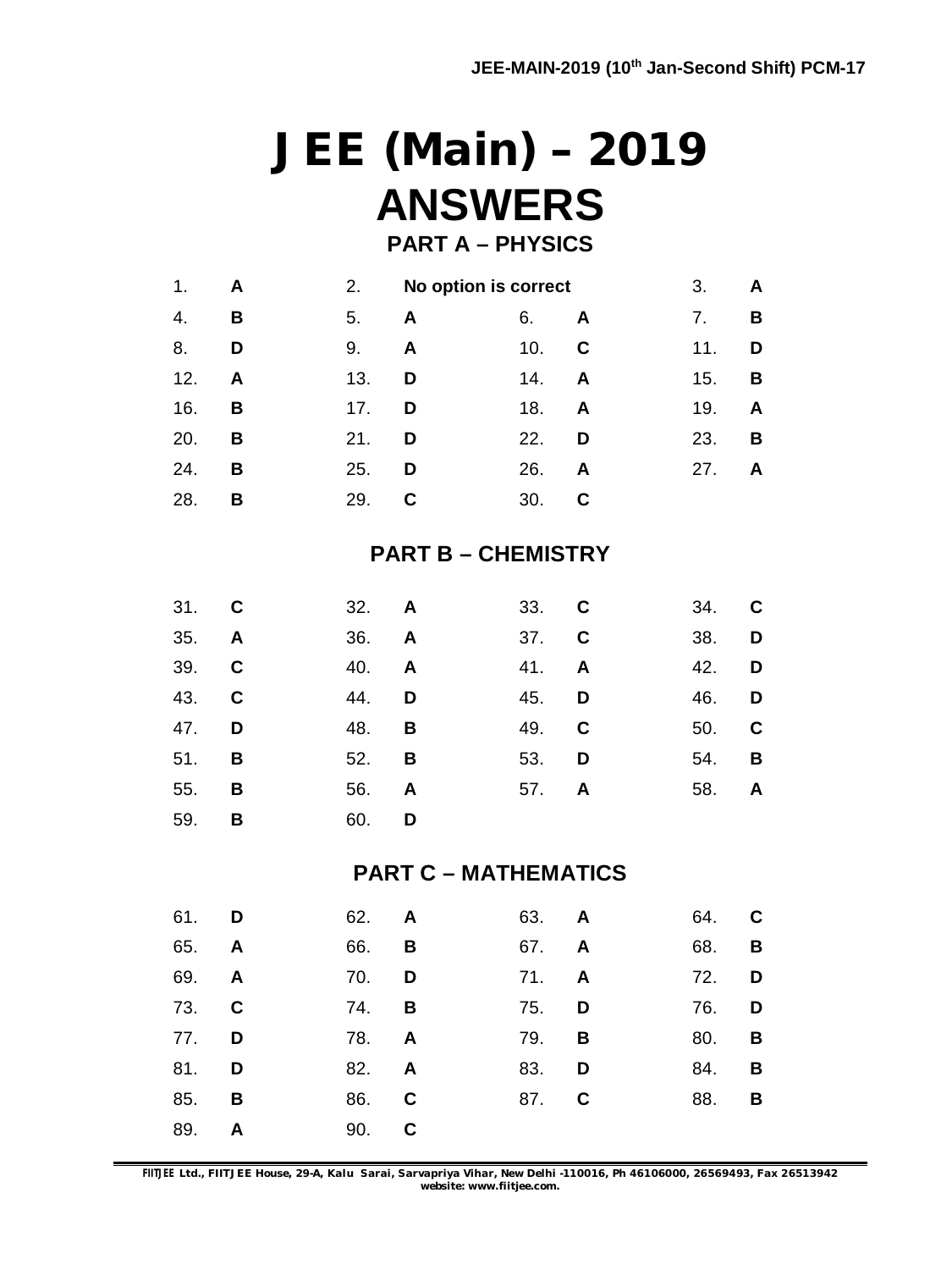## **HINTS AND SOLUTIONS PART A – PHYSICS**

- 1.  $R_1 = 32 \times 10 = 320 \Omega$  $R_3 = \frac{R_y}{R}$ 1 2  $\frac{R_y}{R_x} \times R_1 = \frac{40 \times 320}{80}$  $R_2$   $80$  $\times R_1 = \frac{40 \times 320}{80} = 160 \Omega$ 
	- $\therefore$  Colour code of R<sub>3</sub> be Brown, Blue, Brown.
- 2.  $Q = (B.E.)_R (B.E.)_P$  $= 20 \times 8.03 - (8 \times 7.07 + 12 \times 7.86)$  $= 160.6 - (56.56 + 94.32)$  $\therefore$  Q = +9.72 meV 9.72 MeV released.

3. 
$$
\therefore T = 2\pi \sqrt{\frac{1}{\mu B}}
$$

$$
\frac{T_h}{T_c} = \sqrt{\frac{I_R}{I_c} \times \frac{\mu_c}{\mu_h}}
$$

$$
= \sqrt{2 \times \frac{1}{2}} = 1
$$

$$
T_h = T_c
$$

4. Heat  $loss = Heat gain$  $192 \times S(100 - 21.5) = (128 \times 0.394 + 240 \times 4.2) (21.5 - 8.4)$  $192 \times 78.5 \times S = 1058.432 \times 13.1$  $S = 0.91995$  J/g K<sup>-1</sup>  $S = 919.95$  J/kg K<sup>-1</sup>

5. 
$$
I = 2\left[\frac{2}{5}MR^2 + M4R^2\right] + M\frac{4R^2}{12}
$$

$$
= MR^2\left[\frac{1}{3} + \frac{4}{5} + 8\right] = \frac{137}{15}MR^2
$$

$$
6. \qquad \frac{L\Delta T}{\Delta t} = 25
$$

$$
\Rightarrow L = \frac{25 \times 1}{15} = \frac{5}{3}
$$
  
\n
$$
\Delta U = \frac{1}{2} L (I_f^2 - I_i^2) = \frac{1}{2} \times \frac{5}{3} \times (25^2 - 10^2)
$$
  
\n
$$
= \frac{5}{6} \times 525 = 4.7.5 J
$$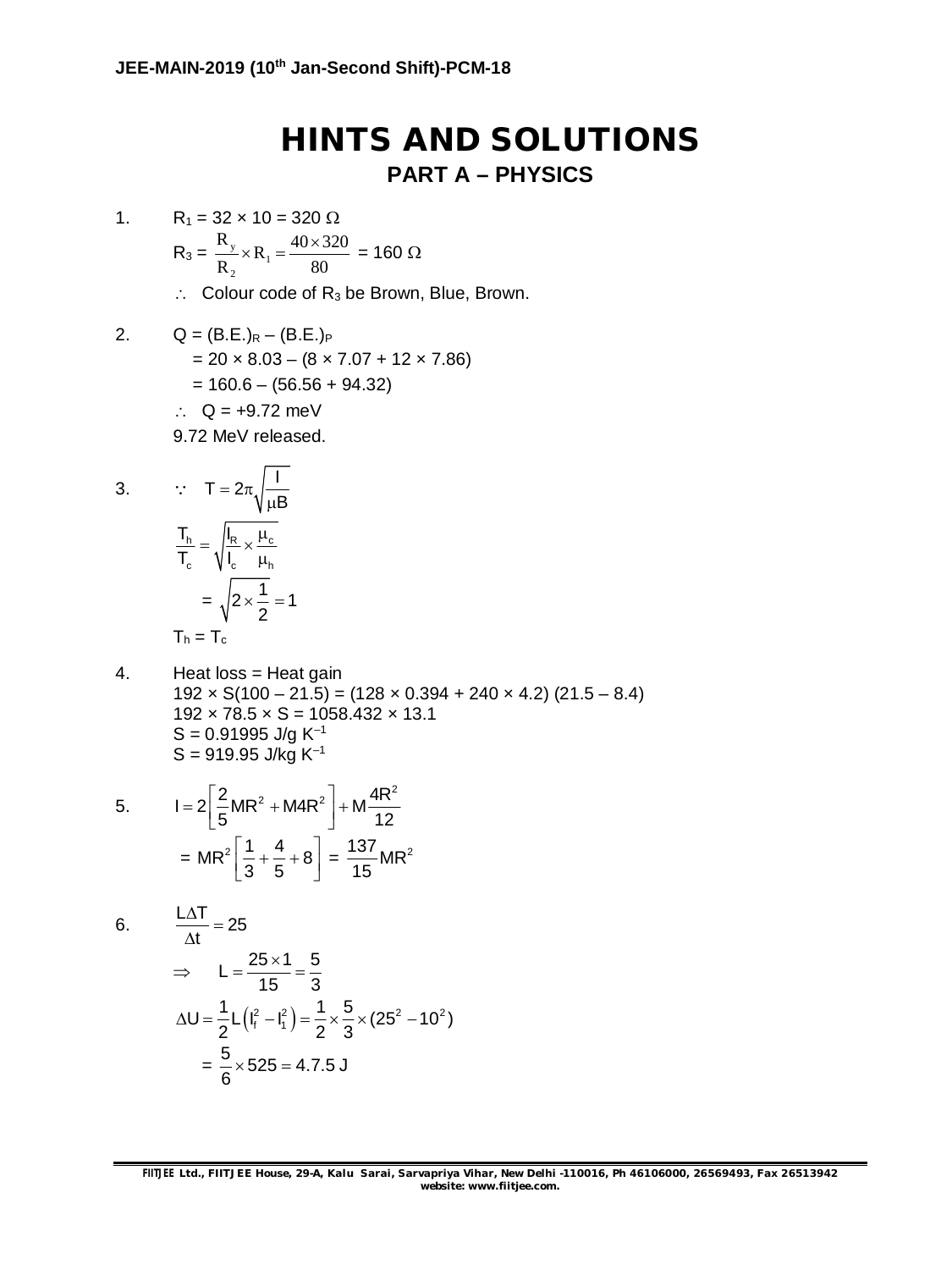7. 
$$
\frac{30 \text{ R}}{\text{R} + 30} = 30 \times 00.95
$$

$$
\Rightarrow \text{R} = 570 \ \Omega
$$

8.  $\tau = F \times 0.06 = 1.8 \times 0.012 \times 18 \times 10^{-6}$  $F = 6.48 \times 10^{-5}$ 

9. 
$$
|\vec{A} + \vec{B}| = n |\vec{A} - \vec{B}|
$$
  
\n $\Rightarrow A^2 + B^2 + 2AB \cos \theta$   
\n $= n^2(A^2 + B^2 - 2AB \cos \theta)$   
\n $\Rightarrow \cos \theta(1 + n^2) = \frac{2a^2(n^2 - 1)}{2a^2}$   $[A = B = a$   
\n $\cos \theta = \frac{n^2 - 1}{n^2 + 1}$ 

10. 
$$
n = \frac{16 \times 10^{-3} \times 10^{-4}}{10 \times 10 \times 10^{-19}} \approx 1.6 \times 10^{11}
$$
  
(K.E.)<sub>max</sub> = (10 – 5) eV = 5eV

11. K.E. 
$$
-3 = \vec{F} \cdot \vec{d}
$$
  
\nK.E.  $= 3 + (3\hat{i} - 12\hat{j}) \times (4\hat{i})$   
\nK.E.  $= 3 + 12 = 15$  J

12. 
$$
\sqrt{(2d)^2 + (d)^2} - 2d = \frac{\lambda}{2}
$$

$$
\Rightarrow (\sqrt{5} - 2)d = \frac{\lambda}{2}
$$

$$
\Rightarrow d = \frac{\lambda}{2(\sqrt{5} - 2)}
$$

13. 
$$
\frac{\mu_2}{v} - \frac{\mu_1}{u} = \frac{\mu_2 - \mu_1}{R}
$$

$$
\Rightarrow \frac{1.34}{v} - \frac{1}{-\infty} = \frac{0.34}{7.8}
$$

$$
\Rightarrow v = \frac{1.34 \times 7.8}{0.34} \text{ nm} = 3.074 \text{ cm}
$$

14. 
$$
R = \frac{P}{l^2} = \frac{4.4}{4 \times 10^{-6}} \Omega
$$

$$
P' = \frac{V^2}{R} = \frac{11 \times 11 \times 4 \times 10^{-6}}{4.4} W
$$

$$
= 11 \times 10^{-5} W
$$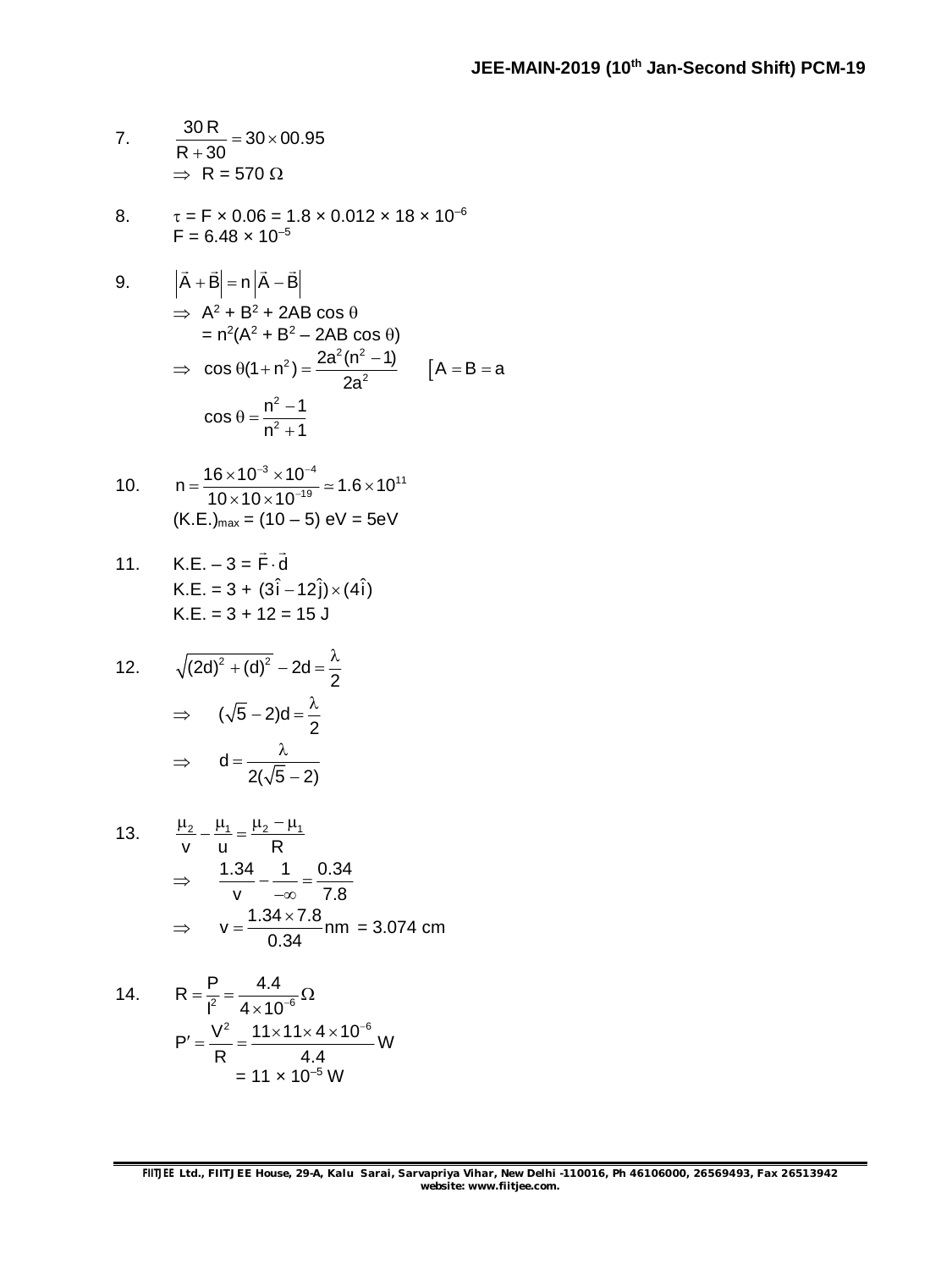15. 
$$
v = \pi R^2 h = \frac{\pi}{4} D^2 h
$$
  
\n= 4260 cm<sup>2</sup>  
\n∴ 
$$
\frac{\Delta v}{v} = 2 \frac{\Delta D}{D} + \frac{\Delta h}{h}
$$
  
\n= 
$$
\left( 2 \times \frac{0.1}{12.6} + \frac{0.1}{34.2} \right) v
$$
  
\n= 
$$
\frac{2 \times 426}{12.6} + \frac{426}{34.2}
$$
  
\n= 67.61 + 12.459 = 80.075  
\n∴ 
$$
v = 4260 \pm 80 \text{ cm}^3
$$



16.

$$
W = VQ = \frac{1}{4\pi\epsilon_0} Q^2 \left[ \frac{1}{2} + \frac{1}{2} + \frac{2}{2\sqrt{5}} \right]
$$

$$
\therefore \qquad \frac{Q^2}{4\pi\epsilon_0} \left[ 1 + \frac{1}{\sqrt{5}} \right]
$$

- 17. The interval between two carrier frequencies should be at least two times of AM frequency.
- 18.  $\frac{250 \text{ kHz}}{1.5 \text{ Hz}} = 13.33$ 1.5 kHz Possible hormones 1, 3, 5, 7, 9, 11, 13 i.e 6.

19. 
$$
i_{10k} = \frac{50}{10k} = 5 \text{ mA}
$$
  
\n $i_{5k} = \frac{120 - 50}{5k} = 14 \text{ mA}$   
\n $i_2 = (14 - 5) \text{ mA} = 9 \text{ mA}$ 

20. 
$$
\vec{E} = 10\hat{j} \cos(6x + 8z - 10ct)
$$
  
\n $B_0 = \frac{E_0}{C} = \frac{10}{C}$   
\n $W = 10 C$   
\n $\therefore \quad \hat{E} \times \hat{B} = \hat{C}$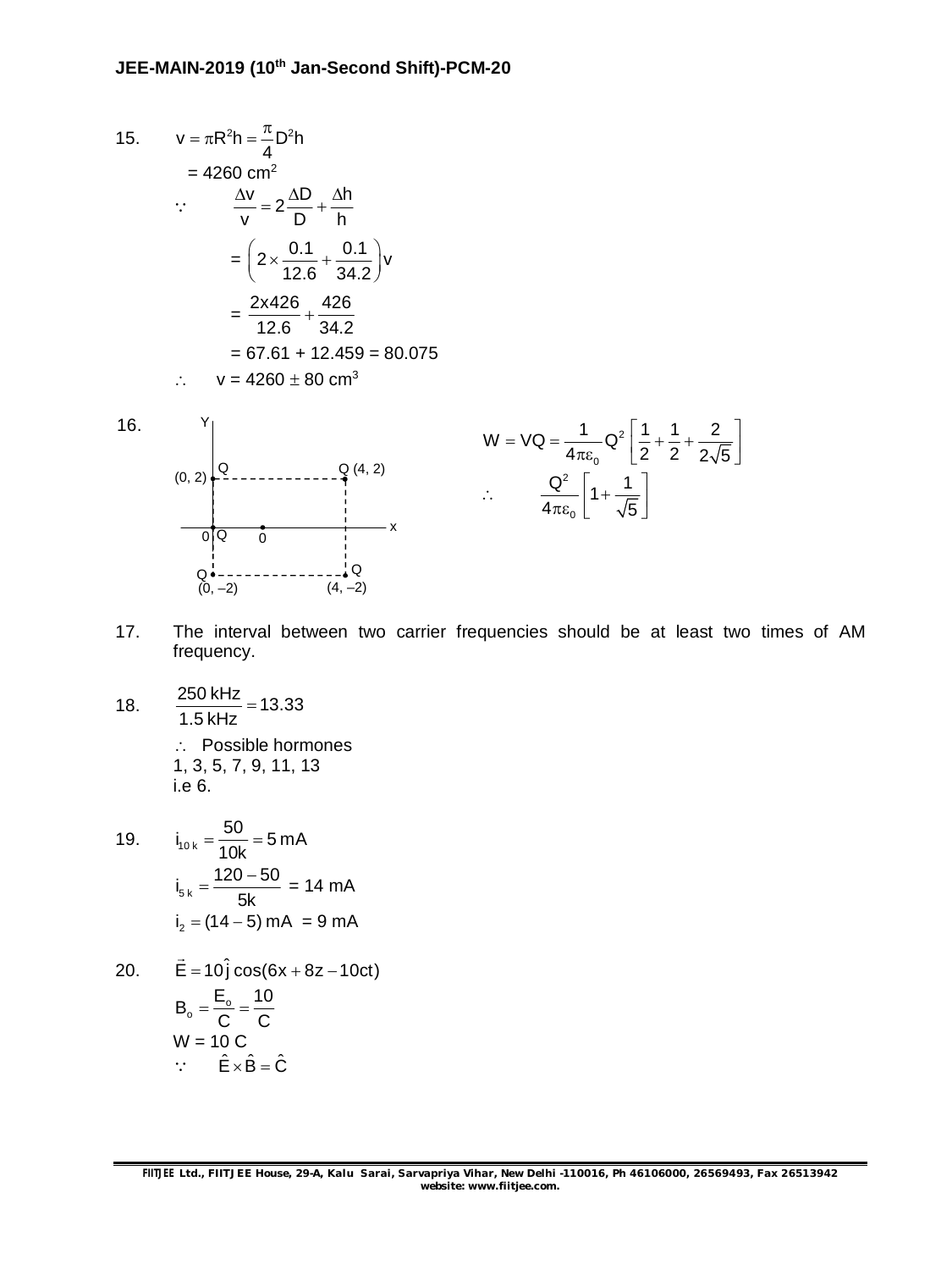$$
\begin{vmatrix} \hat{i} & \hat{j} & \hat{k} \\ 0 & 1 & 0 \\ B_x & B_y & B_z \end{vmatrix} = \frac{6\hat{i} + 8\hat{j}}{10}
$$
  
\n⇒  $B_z\hat{i} - 0\hat{j} - B_x\hat{k} = \frac{3}{5}\hat{i} + \frac{4}{5}\hat{j}$   
\n $B_z = \frac{3}{5}, B_y = 0, B_z = \frac{4}{5}$   
\n∴  $\vec{B} = \frac{1}{C}(-8\hat{i} + 6\hat{k})\cos(6x + 8z + 10 \text{ ct})$ 

21. 
$$
\therefore
$$
  $F \propto \frac{1}{r^3}$   
Required force = 27 F.

22. 
$$
\frac{1}{2}mv^{2} + \frac{2(-GMm)}{r} = 0
$$

$$
V^{2} = \frac{4GM}{r} = \frac{4 \times 6.67 \times 10^{-11} \times 3 \times 10^{31}}{2 \times 10^{11}}
$$

$$
V = 20\sqrt{2} \times 10^{4} m/s
$$

$$
= 2.828 \times 10^{5} m/s
$$

23. 
$$
W = nR\Delta T
$$
  
=  $\frac{1}{2} \times 8.31 \times 70$   
= 290.85 J

24. 
$$
W = \frac{Q^2}{2c} - \frac{Q^2}{2ck}
$$
  
=  $\frac{Q^2}{2c} \left[ 1 - \frac{1}{k} \right]$   
=  $\frac{1}{2} \times 12 \times 100 \text{ pJ} \left( 1 - \frac{1}{6.5} \right)$   
=  $\frac{12 \times 100 \times 11}{2 \times 13} \text{ pJ} = 507.69 \text{ pJ}$ 

25. 
$$
r_{t=5} = area
$$
  
=  $\left(\frac{1}{2} \times 2 \times 2 + 2 \times 2 + 3 \times 1\right)$ m  
=  $(2 + 4 + 3)$  m  
= 9 m.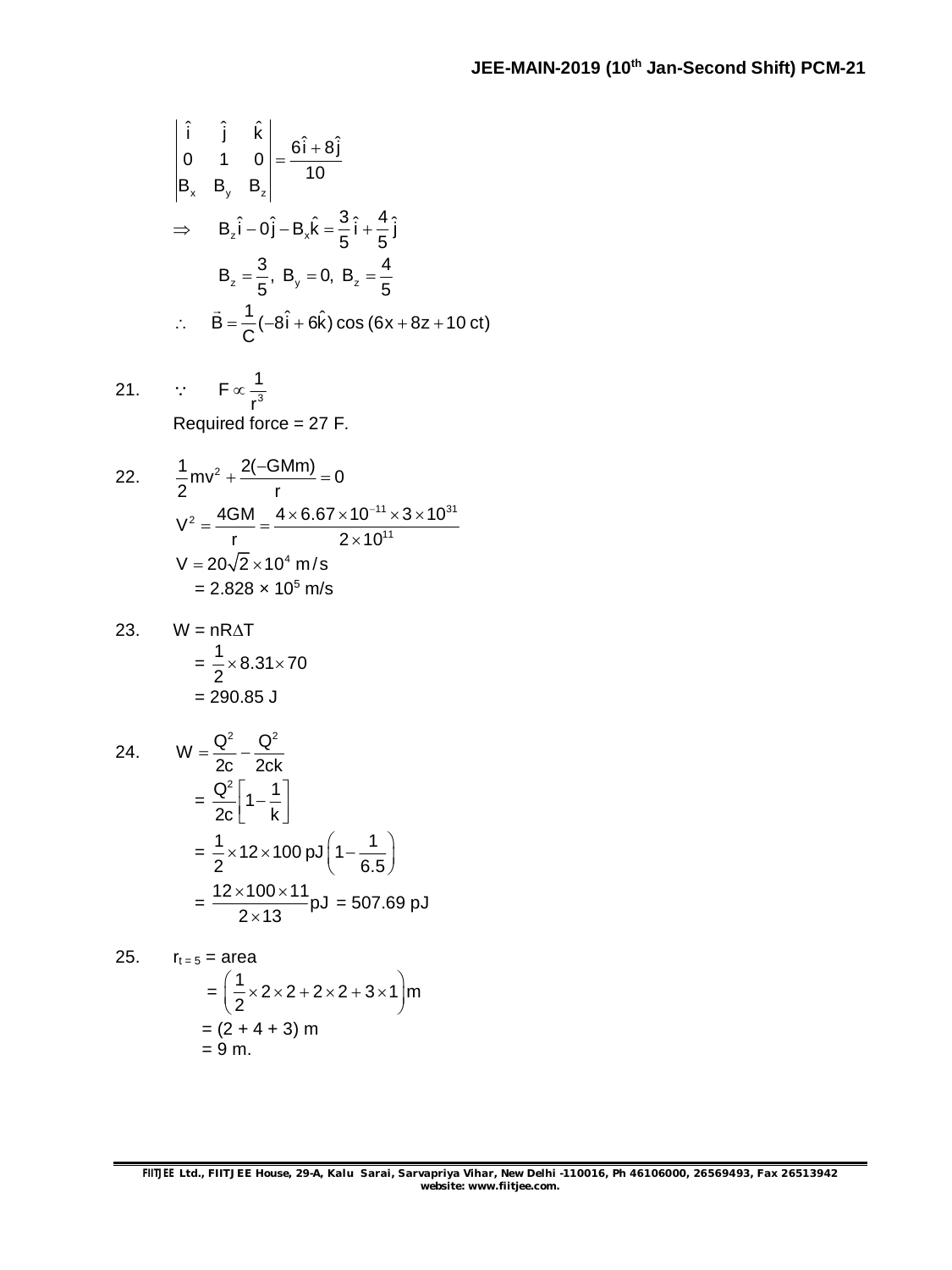26. 
$$
\alpha = \frac{\tau}{I}
$$

$$
= \frac{5M_o g \ell - 4M_o g \ell}{5M_o \ell^2 + 2M_o 4\ell^2}
$$

$$
= \frac{M_o g \ell}{13 M_o \ell^2}
$$

$$
= \frac{g}{13 \ell}
$$

27. 
$$
2|\vec{P} + \vec{Q}| = |\vec{P} + 2\vec{Q}|
$$

$$
\Rightarrow 13 + 12 \cos \theta = 10 + 6 \cos \theta
$$

$$
\cos = -\frac{1}{2}
$$

$$
\theta = 120^{\circ}.
$$

28. 
$$
\text{A}\rho g x = \text{F}_{\text{restoring}}
$$
\n
$$
\pi r^2 \rho g x = n\omega^2 x
$$
\n
$$
\therefore \quad \omega = \sqrt{\frac{\pi r^2 \rho g}{\rho v}}
$$
\n
$$
= r \sqrt{\frac{\pi g}{v}} = 2.5 \times 10^{-2} \sqrt{\frac{3.14 \times 10}{310 \times 10^{-6}}}
$$
\n
$$
= 2.5 \times 10^{-2} \times 10^{2} \sqrt{10}
$$
\n
$$
\omega = 2.5 \times \sqrt{10}
$$
\n
$$
\therefore \quad f = \frac{2.5 \times \sqrt{10}}{2\pi} = 1.25
$$

29. 
$$
|v_4| = |a_4|
$$
  
\n $\Rightarrow$   $(w\sqrt{A^2 - x^2})_4 = (w^2x)_4$   
\n $\Rightarrow$   $w\sqrt{25 - 16} = w^2 \times 4$   
\n $\Rightarrow$   $w = \frac{3}{4}$   
\n $T = \frac{2\pi}{w} = 2\pi \frac{4}{3} = \frac{8\pi}{3}$ 

30. 
$$
E = \frac{1}{2} M V_m^2
$$

$$
= \frac{1}{2} \times 2 \times \left(\frac{3P}{\rho}\right)
$$

$$
= \frac{3 \times 4 \times 10^4}{8} = 1.5 \times 10^4 J
$$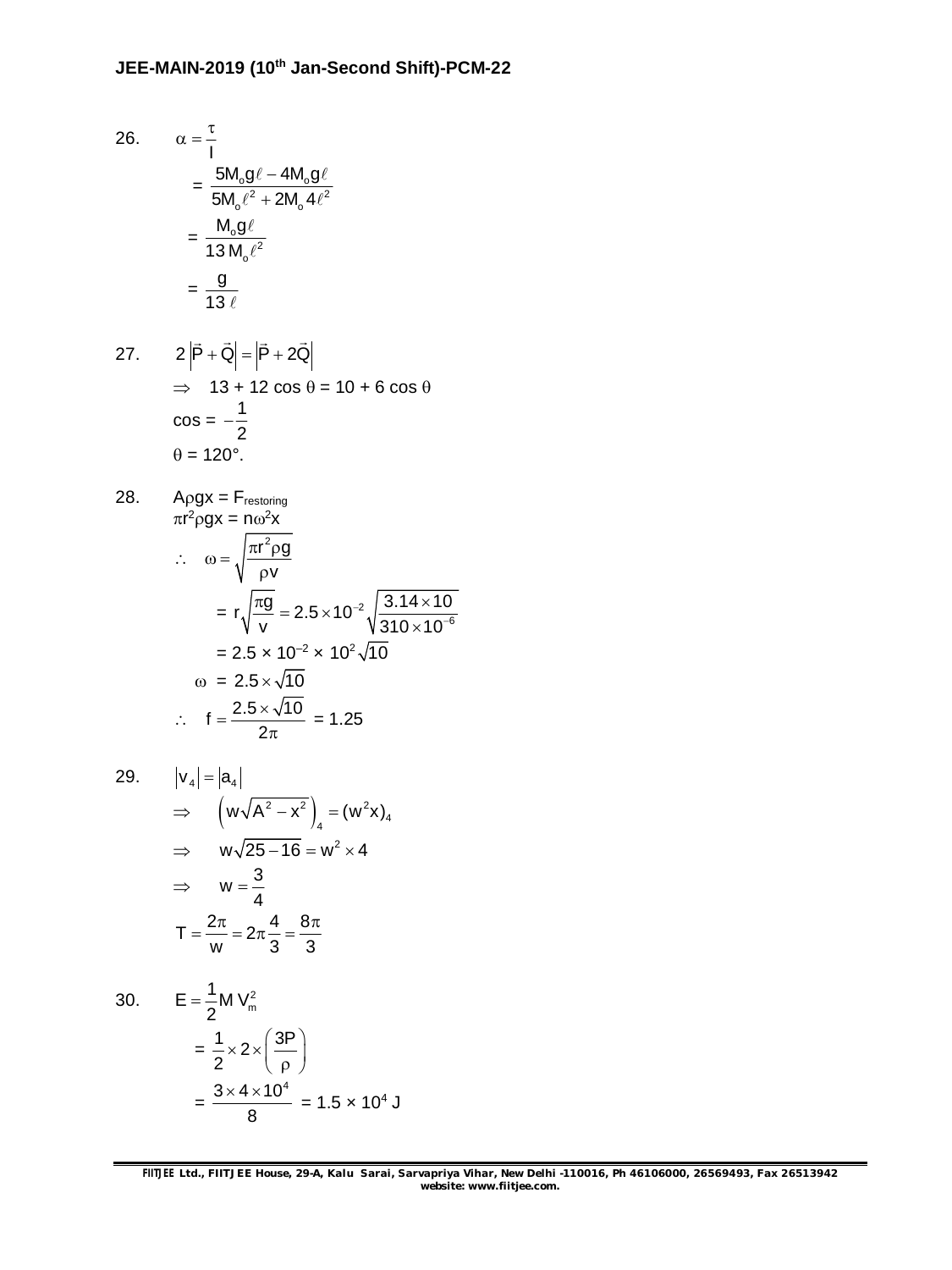#### **PART B – CHEMISTRY**

31. 
$$
E = -13.6 \frac{n^2}{z^2} eV
$$
  
 $E_{He}^{+} = -13.6 \frac{4}{9}$ 

32. Fact based

33.



34. 
$$
0.1 = \frac{n_{C_{12}H_{22}O_{11}}}{2}
$$

$$
n_{C_{12}H_{22}O_{11}} = 0.2
$$

$$
Wt_{C_{12}H_{22}O_{11}} = 0.2 \times 342 = 68.4
$$

- 35. First reaction will be requiring a catalyst among halogens oxidizing power decrease down the group.
- 36.  $NH_4HS(s) \rightleftharpoons NH_3(g) + H_2S(g)$ 5.1 g  $0.1 g$  mol – 0.03 0.03 mol 0.03 mol  $V = 3L$ , T = 327°C  $\frac{0.98}{0.96}$ 2 0.98  $\overline{2}$   $\overline{2}$ <br>PV = nRT  $K_{\rm P} = P_{\rm NH_3} P_{\rm H_2S}$  PV = nRT  $K_{\rm p} = \frac{0.98}{2} \times \frac{0.98}{2}$ 2 2  $P \times 3 = 0.06 \times 0.0821 \times 600$  $P = \frac{0.06 \times 0.0821 \times 200}{2}$  $\overline{3}$  $K_P = 0.243$  P = 0.98
- 37. CH $_4$  is not present in stratosphere.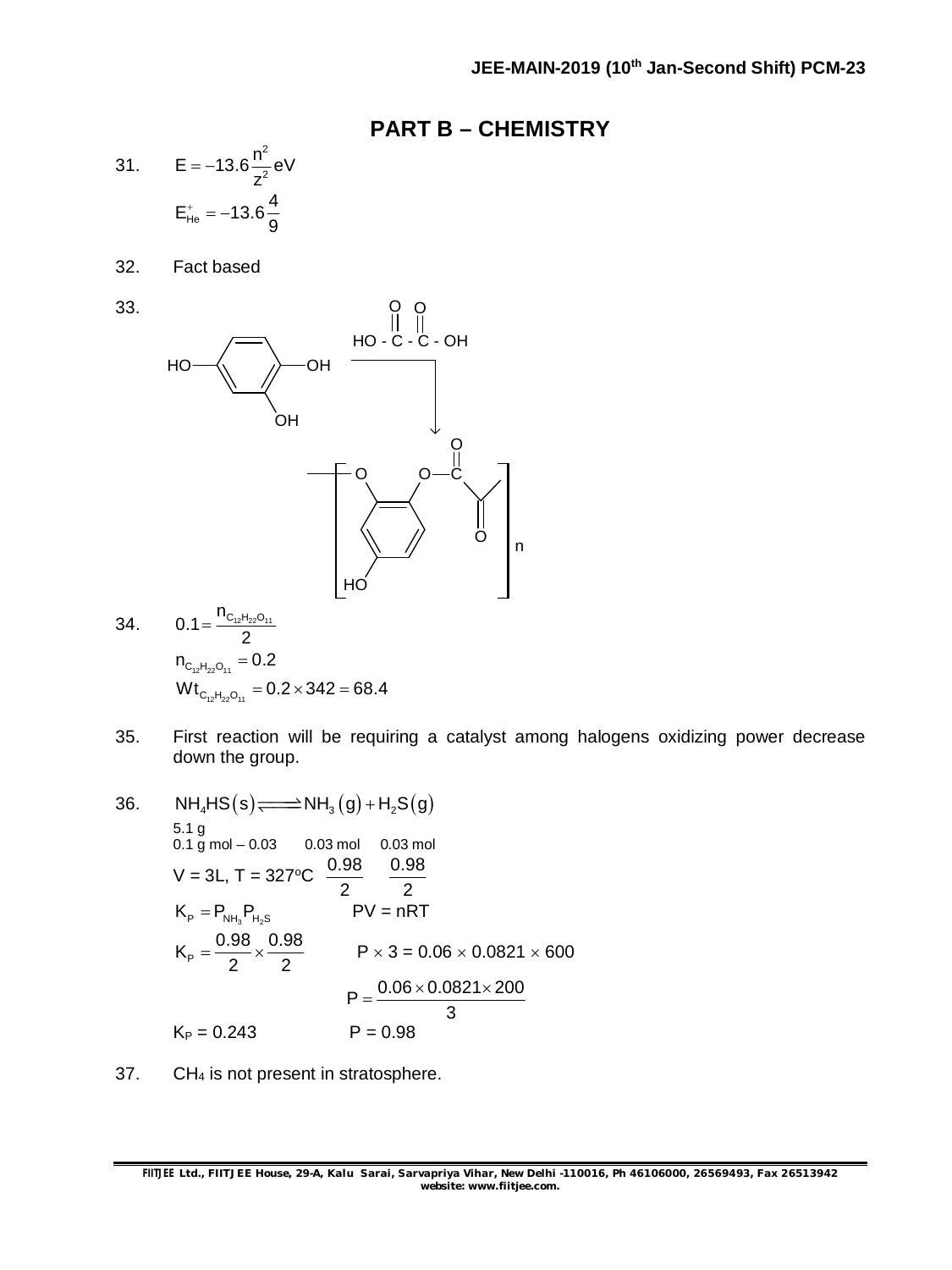38. 
$$
E = E^{\circ} - 0.06 \log \frac{|H^*||Cl^-|}{|H_2|^{1/2}}
$$
  
\n
$$
0.92 = E^{\circ} - 0.06 \log \frac{10^{-6} .10^{-6}}{1^{1/2}}
$$
  
\n
$$
0.92 = E^{\circ} - 0.06 \log 10^{-12}
$$
  
\n
$$
E^{\circ} + 0.06 \times 12
$$
  
\n
$$
E^{\circ} = 0.92 - 0.06 \times 12
$$
  
\n
$$
E^{\circ} = 0.92 - 0.72
$$
  
\n
$$
E^{\circ}_{Ag} / AgCl = 0.20
$$

- 39. The electron configuration is  $[Xe]4f^{14}5d^{1}6s^2$
- 40. Lysine is an amino acid nindydrin test is used for amino acids. Furfural reacts with 1-napthol to give violet colouration. Benzyl alcohol undergoes reaction with ceric ammonium nitrate to give red colouration.





42. 
$$
CaSO_{4}(s) \longrightarrow CaO(s) + SO_{3}(g)
$$

$$
CO_{2}(s) \longrightarrow CO_{2}(g)
$$

$$
I_{2} \longrightarrow I_{2}(aq)
$$

$$
N_{2}(g) + 3H_{2}(g) \longrightarrow 2NH_{3}(g)
$$

$$
N_{2}(g) + 3H_{2} \longrightarrow 2NH_{3}(g)
$$

$$
\Delta S = 2\Delta S_{NH_{3}} - [\Delta S_{N_{2}} + 3\Delta S_{H_{2}}]
$$
There is decrease in number of moles of NH<sub>3</sub> entropy is decreasing.

43.  $q = P\Delta V$  $q = 16$  $C_P = 24$  $C_{\rm p} = \frac{\text{qP}}{4\tau}$ T  $T = \frac{16}{34}K = \frac{2}{3}K$ 24 3  $=$  $\Delta$  $\Delta T = \frac{16}{24}$ K =  $\frac{1}{2}$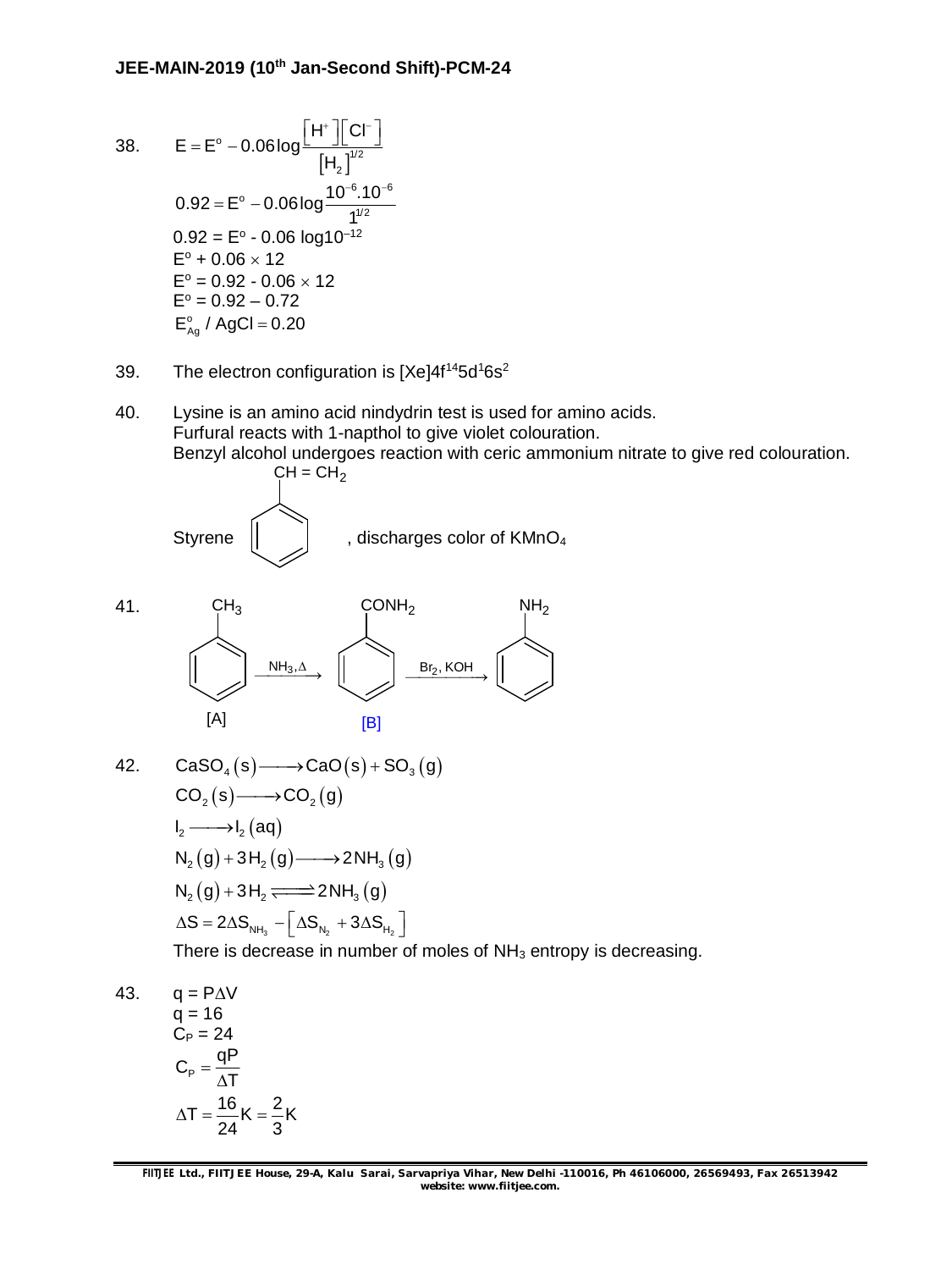- 44.  $\Delta T_b = K_b m$  $\Delta T_b = K_b \times 1 \Rightarrow 2 = K_b$  $\Delta T_f = K_f m$  $2 = 2K_f = K_f$ f b  $K_{\scriptscriptstyle\rm f}$  1  $K_{h}$  2  $=$
- 45. NaBH<sup>4</sup> reduces both carbonyl group and imine.

46. Na(s) + (x + y)NH<sub>3</sub> 
$$
\longrightarrow
$$
 Na<sup>+</sup> (NH<sub>3</sub>)<sub>x</sub> +  $e^{-}$  (NH<sub>3</sub>)<sub>y</sub><sub>y</sub>  
Blue colour  
ammoniated electrons

- 47.  $\frac{1}{2} \frac{d[A]}{dt} = -K_1[A]_2 + K_{-1}[A]^2$ 1  $\binom{1}{2}$   $\binom{1}{-1}$  $\frac{1}{2}$  d[A] = -K<sub>1</sub>[A] + K<sub>-1</sub>[A  $\frac{1}{2}$  dt = -K<sub>1</sub>  $[A]_2 + K_1$ |A|  $[A_2]$  – 2K<sub>-1</sub> $[A]^2$ 1  $\binom{1}{2}$   $\binom{2}{1}$ d[A  $2K_1[A_2] - 2K_{-1}[A]$  $\frac{L}{dt}$  = 2K<sub>1</sub>  $[A_2]$  – 2K<sub>-</sub>
- 48. Barfoed test is used to detect monosaccirides.
- 49. Co<sup>2+</sup> high spin  $t_{2g}^5$ e $_g^2$  '3' unpaired electrons  $Co^{2+}$  low spin  $t_{2g}^{6}e_{g}^{1}$  '1' unpaired electron Difference is  $3 - 1 = 2$



52. Iodoform reaction can be used for this transformation.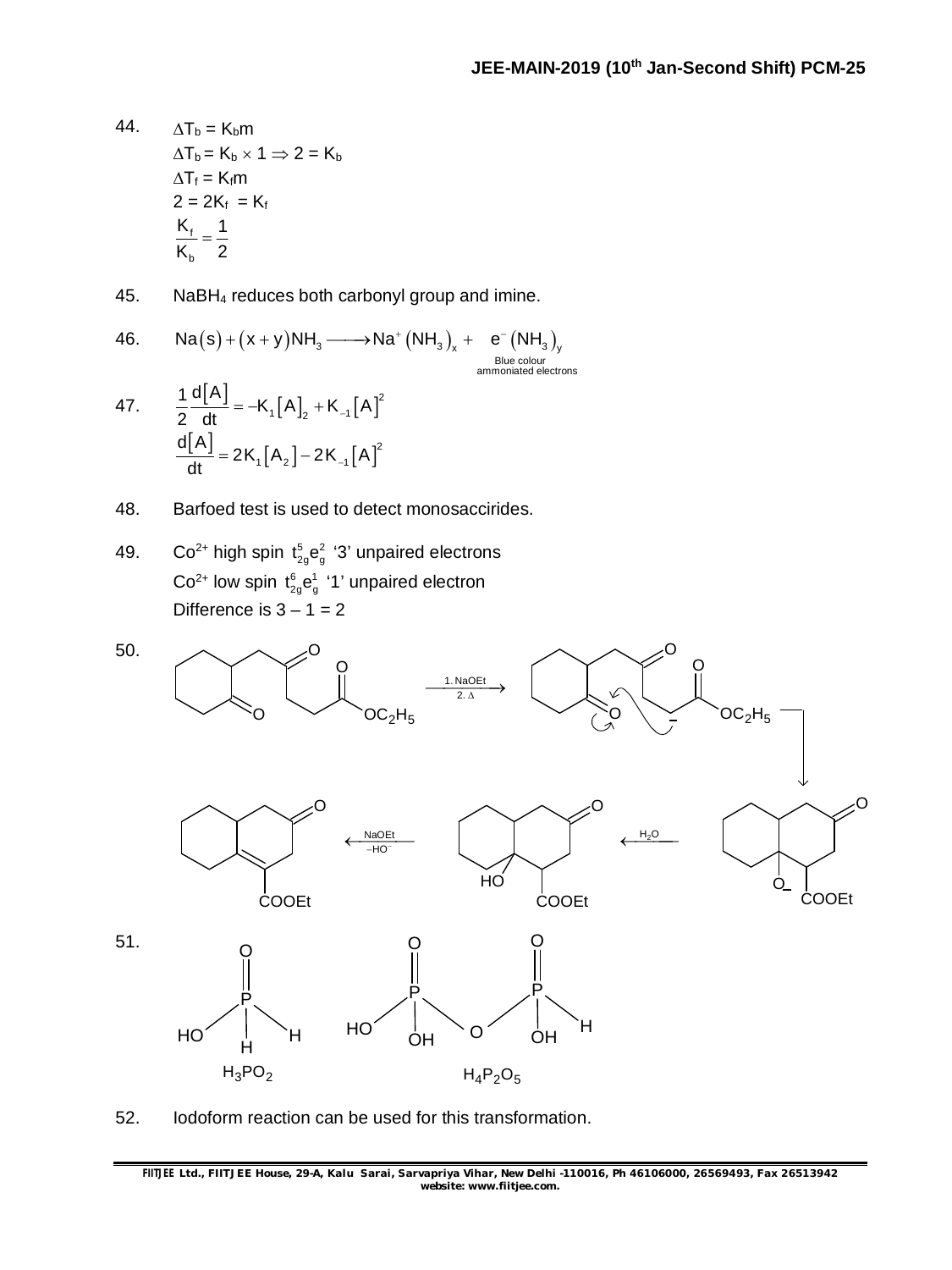

57.  $[Au(CN_2]^-$  and  $[Ag(CN)_2]^-$  both are soluble complexes.

58. Formula of the compounds No. of octahedral voids are equal to the number of atoms forming lattice A occupy octahedral void i.e. 2/3 of them B forms crystal lattice  $A_{2/3}B \Rightarrow A_2B_3$ 

59.



60. 
'EAS' first ring is activated and second is deactivated  $NO_2^+$  attack at para position of activated ring.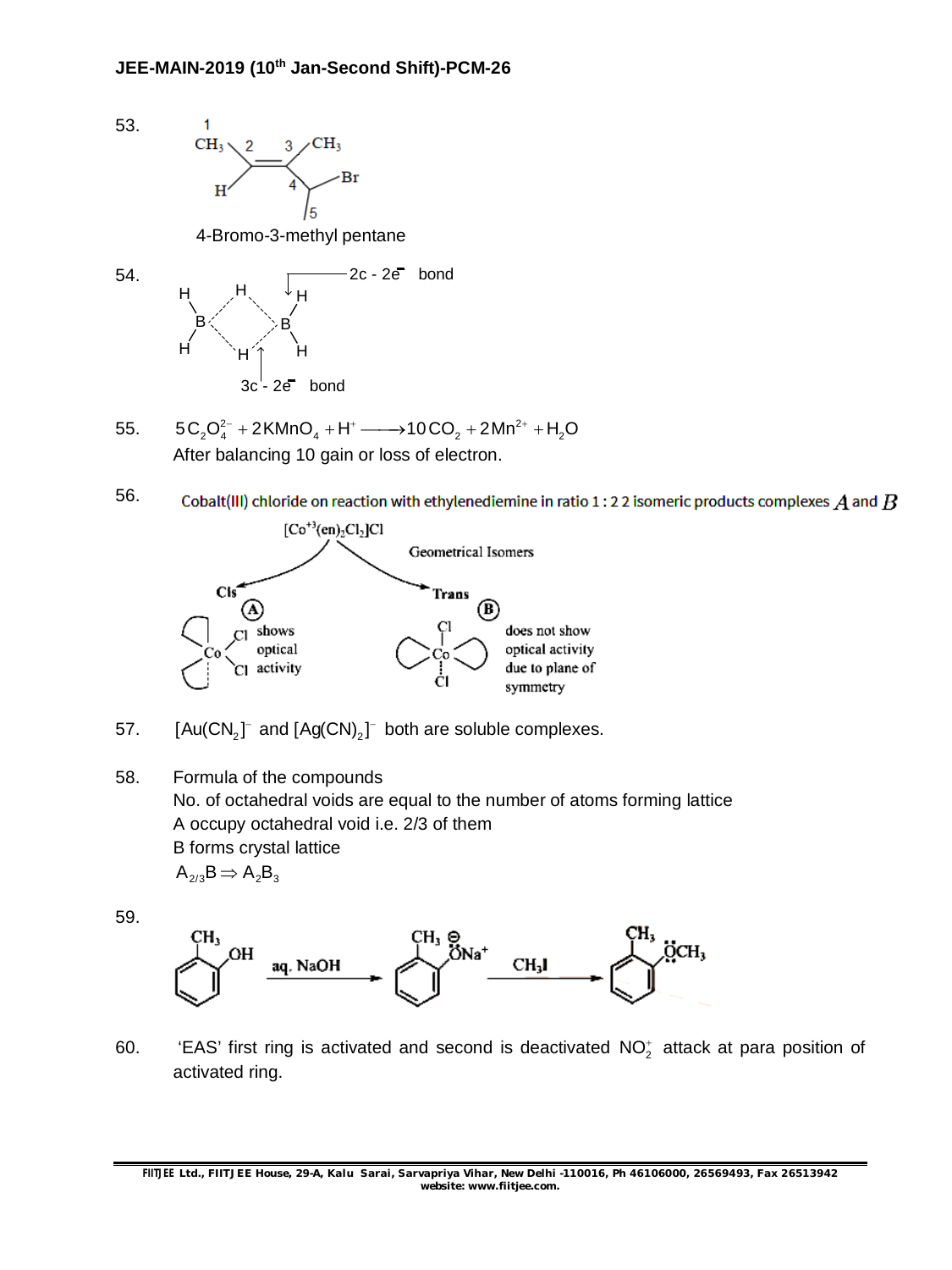### **PART C – MATHEMATICS**

61. 
$$
\alpha^2 + \beta^2 = (\alpha + \beta)^2 - 2\alpha\beta
$$

$$
= (3 - \lambda)^2 - 2(2 - \lambda)
$$

$$
= \lambda^2 + 9 - 6\lambda - 4 + 2\lambda
$$

$$
= \lambda^2 - 4\lambda + 5
$$

$$
\therefore \text{ For least value } \lambda = 2
$$

62. Using formula 
$$
\frac{\sin 2^n A}{2^n \sin A} = \cos A \cos 2A \cos 2^2 A \dots \dots \dots \cos 2^{n-1} A
$$

63. 
$$
x^{2}dx + 2xydy - y^{2}dx = 0
$$

$$
x^{2}dx = y^{2}dx - 2xy dy
$$

$$
(x^{2} - y^{2})dx + 2xy dy = 0
$$

$$
dx = -\left(\frac{x.2y dy - y^{2}dx}{x^{2}}\right)
$$
Integrals

$$
x = -\frac{y}{x} + c
$$

$$
x2 + y2 = cx
$$

64. A, B, C are sharp edges



65. 
$$
x^{2} \left(\sqrt{x} + \frac{\lambda}{x^{2}}\right)^{10}
$$
  
Consider constant term  

$$
{}^{10}C_{r} \left(\sqrt{x}\right)^{10-r} \left(\frac{\lambda}{x^{2}}\right)^{r}
$$

$$
\frac{10-r}{2} - 2r = 0
$$

$$
10 - 5r = 0
$$

$$
r = 2
$$

$$
\Rightarrow {}^{10}C_{2} \times \lambda^{2} = 720 \Rightarrow \lambda = 4
$$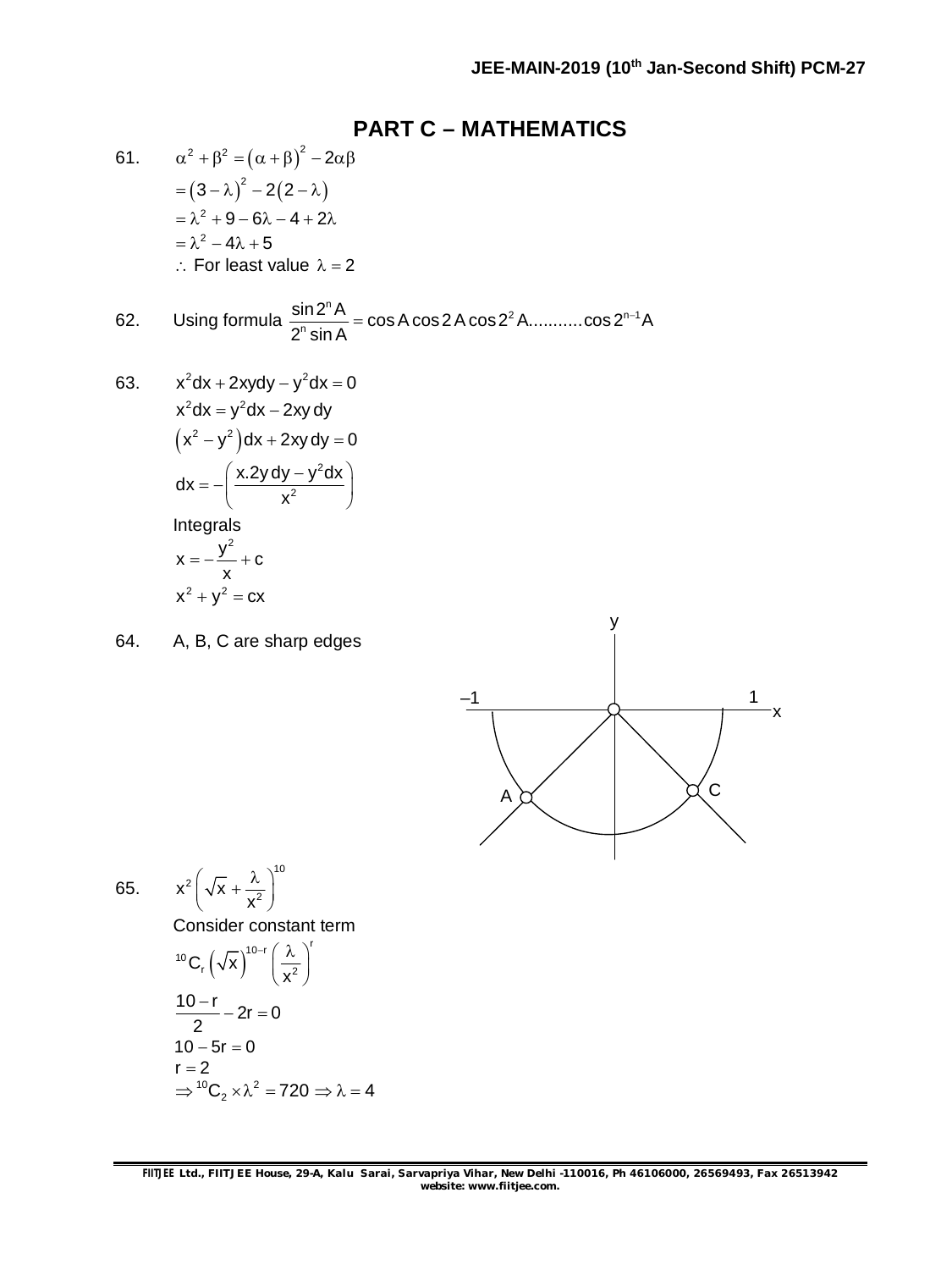66.  $y = xe^{x^2}$ (1, e) lies on this Now  $\frac{dy}{dx} = xe^{x^2}.2x + e^{x^2}.1$ dx  $= xe^{x}$ .2x +  $e$ Put  $x = 1$  $m = 2e + e = 3e$ Equation of tangent at (1, e)  $y - e = 3e(x - 1)$  $y - e = 3ex - 3e$  $y = 3ex - 2e$  $\frac{4}{6}$ , 2e  $\left(\frac{4}{3}, 2$ e $\right)$  satisfies it  $\therefore$  Answer is B 67.  $(g(1))$  $(g(2))$ f  $(g(1)) = 1$ f (g(2)) = 1|  $=1$  $=1$ Many one  $f(g(2k)) = k$  $f(g(2k + 1)) = k + 1$ ∴ Onto 68. sin3 $\theta$  -1 1  $\cos 2\theta$  4 3 = 0 2 7 7  $\theta$  -1  $\begin{bmatrix} 0 & 4 & 3 \end{bmatrix} = 0$  $7 \sin 3\theta + 14 \cos 2\theta - 14 = 0$  $\sin 3\theta + 2\cos 2\theta - 2 = 0$ ,  $\sin \theta = \frac{1}{2}$ 2  $\theta$  + 2 cos 2 $\theta$  – 2 = 0, sin  $\theta$  = -69.  $\alpha = (\lambda - 2)a + b$  $\rightarrow$  $\beta = (4\lambda - 2)a + 3b$  $\rightarrow$   $\rightarrow$   $\rightarrow$   $\rightarrow$   $\rightarrow$  $\alpha$  $\overline{\phantom{a}}$ and  $\beta$  $\overline{\phantom{a}}$ are collinear  $\begin{vmatrix} 2 & 1 \\ 2 & 0 \end{vmatrix} = 0$  $4\lambda - 2$  3  $\begin{vmatrix} \lambda - 2 & 1 \\ 1 & 2 \end{vmatrix} =$  $\lambda - 2$  $3\lambda - 6 - 4\lambda + 2 = 0$  $-\lambda - 4 = 0$  $\lambda = -4$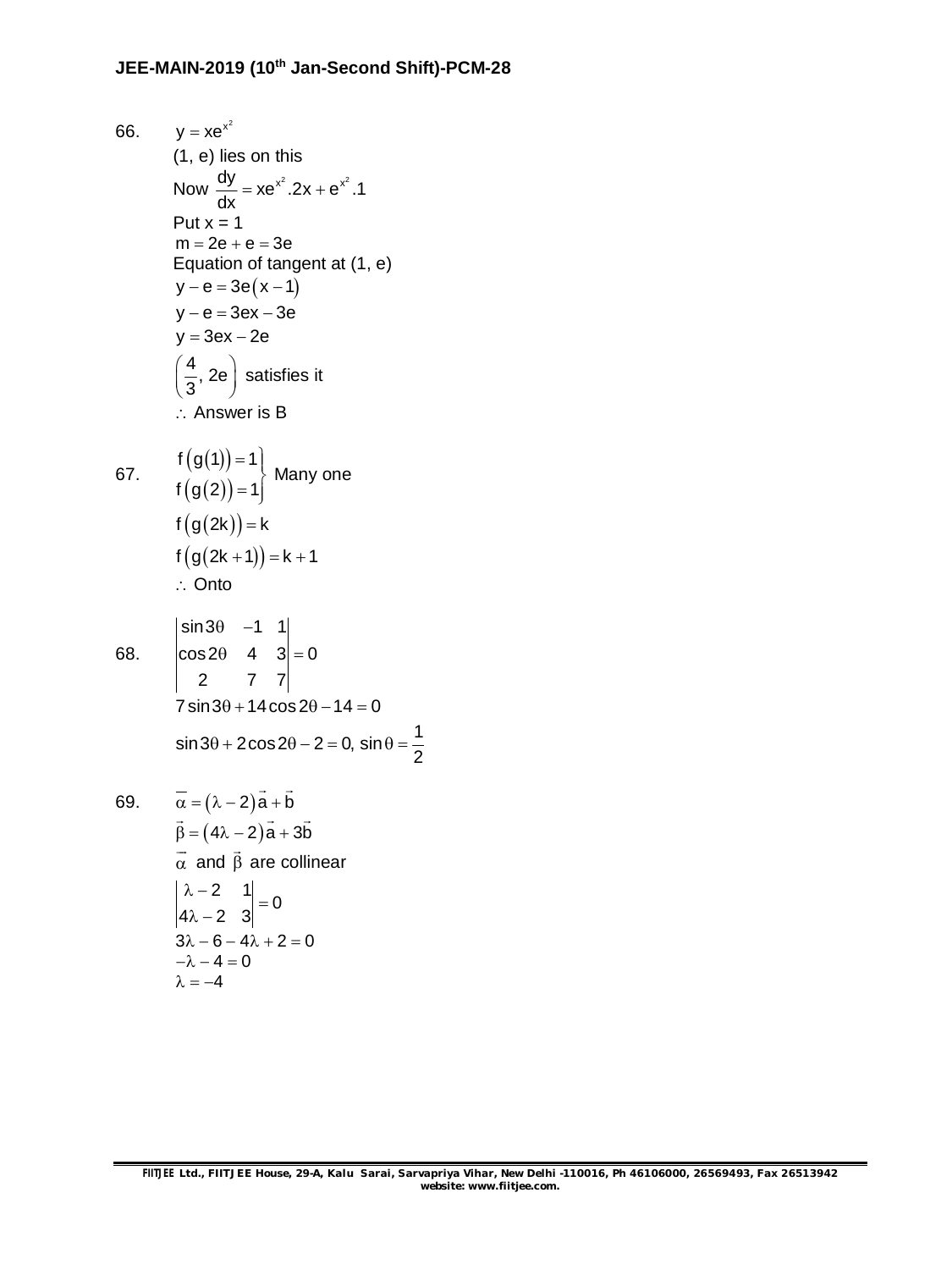

71. Differentiability we get 
$$
f(x) = 2x - x^2f(x)
$$

$$
f(x) = \frac{2x}{1 + x^2} \Rightarrow f''(x) = 2 \frac{(1 - x^2)}{(1 + x^2)^2}
$$
  

$$
f'\left(\frac{1}{2}\right) = \frac{24}{25}
$$

72. 
$$
\left(\frac{\sqrt{3}}{2} + \frac{i}{2}\right)^5 = \left(e^{\frac{i\pi}{b}}\right)^5 = e^{i5\pi/6}
$$
  
\n $\therefore z = 2\cos\frac{5\pi}{6} = 2\left(-\frac{\sqrt{3}}{2}\right) = -\sqrt{3}$ 

$$
73. \qquad 1 - \left(\frac{2}{3}\right)^n > \frac{5}{6}
$$

$$
\left(\frac{2}{3}\right)^n < \frac{1}{6}
$$

$$
\Rightarrow n = 5
$$

74. 
$$
\int x^{5} \cdot e^{-4x^{3}} dx
$$
  
\n
$$
= \int x^{2} \cdot x^{3} e^{-4x^{3}} dx
$$
  
\n
$$
-4x^{3} = t
$$
  
\n
$$
-12x^{2} dx = dt
$$
  
\n
$$
= \frac{-1}{12} \int -\frac{t}{4} e^{t} dt
$$
  
\n
$$
= \frac{1}{48} \int t e^{t} dt
$$
  
\n
$$
= \frac{1}{48} t e^{t} - 1 \cdot e^{t} + c
$$
  
\n
$$
= \frac{1}{48} e^{-4x^{3}} \cdot (-4x^{3}) - e^{-4x^{3}} + c
$$

75. 
$$
r = \sqrt{25 + 36 - c} = \sqrt{36}
$$
  
 $c = 25$ 

**FIITJEE** *Ltd., FIITJEE House, 29-A, Kalu Sarai, Sarvapriya Vihar, New Delhi -110016, Ph 46106000, 26569493, Fax 26513942 website: [www.fiitjee.com.](http://www.fiitjee.com.)*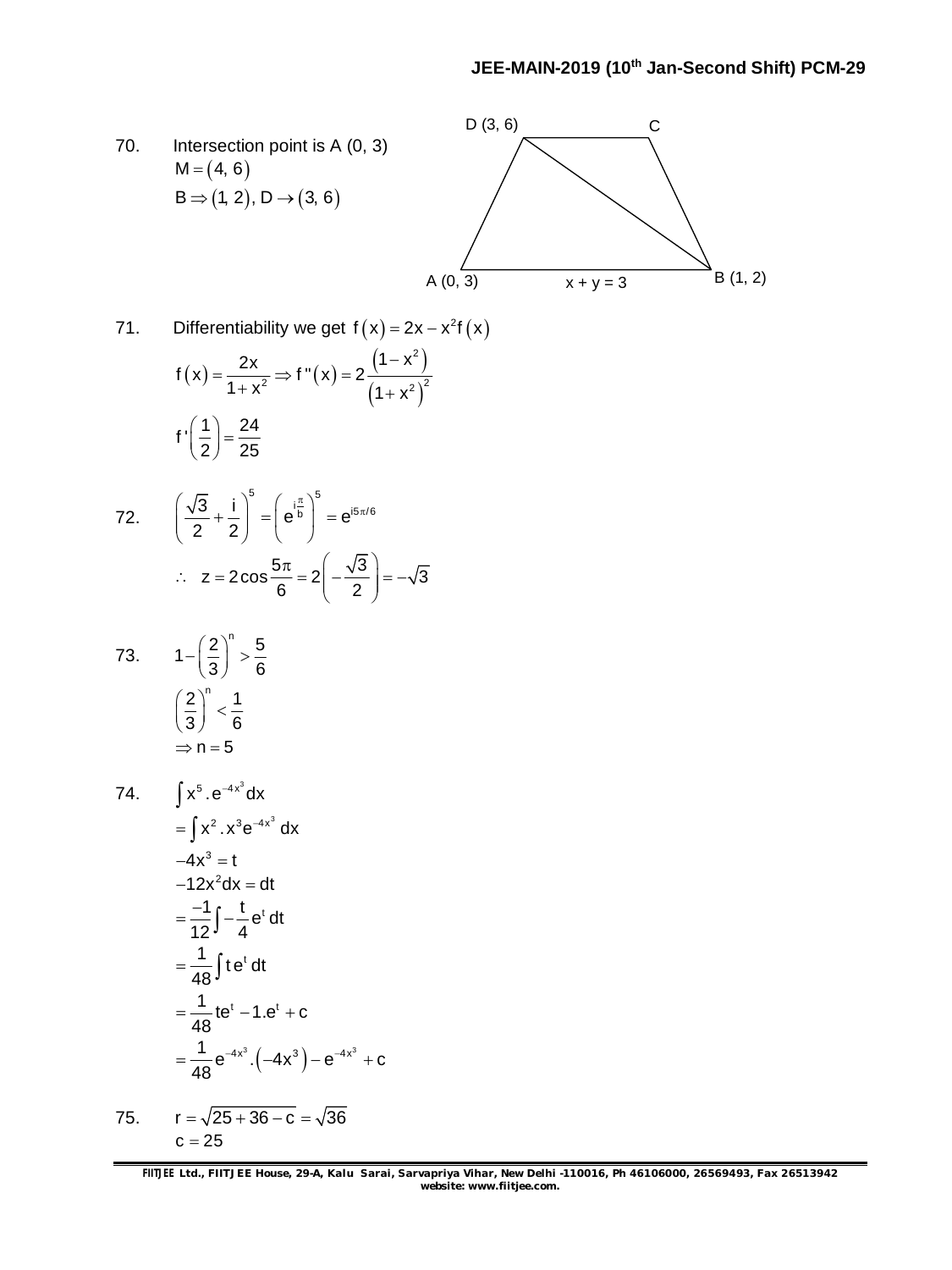76. P is True Q is False R is True  $\therefore$   $\sim$  Q is True  $\sim$  Q  $\land$  R is True  $\therefore P \vee (\sim Q \wedge R)$  is True.

77. 
$$
x = \sqrt{2}y - 4\sqrt{2}
$$
  
\n $x^2 = 4y$   
\nSolving we get point of intersection  
\nA  $\left(-2\sqrt{2}, 2\right), B\left(4\sqrt{2}, 8\right)$   
\n∴ AB =  $\sqrt{\left(6\sqrt{2}\right)^2 + 6^2} = 6\sqrt{3}$ 

78. Det A = b<sup>2</sup> + 3  
\n
$$
\frac{\text{det A}}{\text{b}} = \text{b} + \frac{3}{\text{b}}
$$
\n∴ Least value = 2√3

79. 
$$
\frac{y^2}{1+r} - \frac{x^2}{1-r} = 1
$$

$$
r > 1 \implies \text{ellipse}
$$

$$
e = \sqrt{1 - \left(\frac{r-1}{r+1}\right)} = \sqrt{\frac{2}{r+1}}
$$

80. 
$$
\sum_{r=1}^{25} \frac{|50|}{|r|50-r} \times \frac{|50-r|}{|25-r|25}
$$

$$
= \sum_{r=1}^{25} \frac{|50|}{|r|25-r|25}
$$

$$
= \frac{|50|}{|25|25} \sum_{r=1}^{25} \frac{1}{|r|25-r}
$$

$$
= \frac{|50|}{|25|25} \sum_{r=1}^{25} {}^{25}C_r = {}^{50}C_{25} (2^{25} - 1)
$$

81. A (–3, 3, 4), B (3, 7, 6) Mid point  $\Rightarrow$  (0,2,5)  $\vec{n} = \vec{AB} = 6\hat{i} + 10\hat{j} + 2\hat{k}$ Equation of plane  $r.n = a.n$  $\frac{1}{2}$   $\frac{1}{2}$   $\frac{1}{2}$   $\frac{1}{2}$   $\frac{1}{2}$   $\frac{1}{2}$  $\vec{r}$   $(6\hat{i} + 10\hat{j} + 2\hat{k}) = (0\hat{i} + 2\hat{j} + 5\hat{k}) \cdot (6\hat{i} + 10\hat{j} + 2\hat{k})$  $3x + 5y + z = 15$  $(4, 1, -2)$  satisfies it  $\therefore$  Answer is D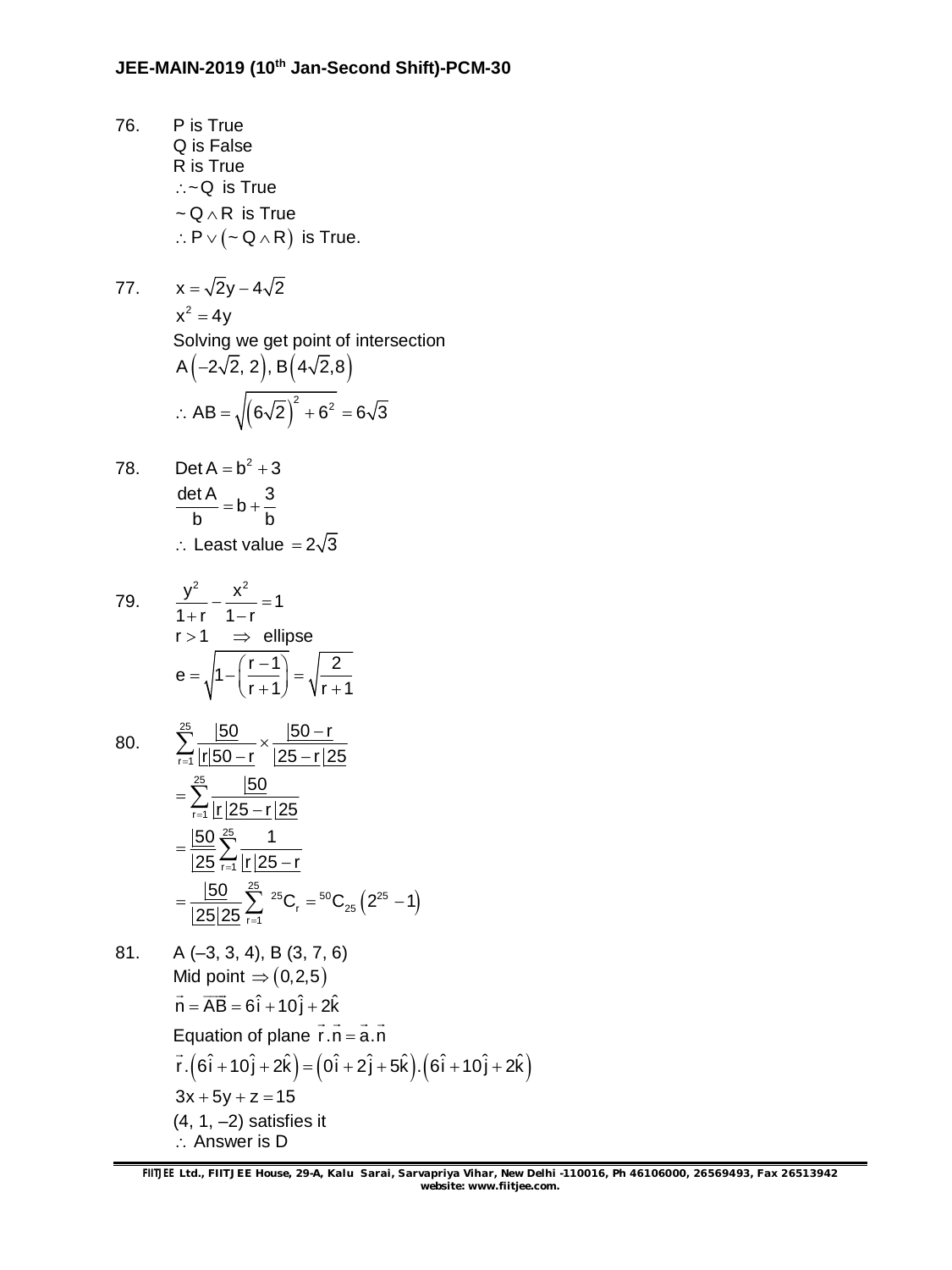82. 
$$
\cot\left[\sum_{n=1}^{19} \cot^{-1}\left(1 + \sum_{p=1}^{n} 2p\right)\right]
$$

$$
= \cot\left[\sum_{n=1}^{19} \cot^{-1}\left(1 + n^2 + n\right)\right]
$$

$$
= \cot\left[\sum_{n=1}^{19} \tan^{-1}\left(\frac{1}{1 + n^2 + n}\right)\right]
$$

$$
= \cot\left[\sum_{n=1}^{19} \tan^{-1}\left(n + 1\right) - \tan^{-1}1\right]
$$

$$
= \cot\left[\tan^{-1} 20 - \tan^{-1}1\right]
$$

$$
= \cot\left(\tan^{-1}\frac{19}{21}\right)
$$

$$
\Rightarrow \frac{21}{19}
$$

$$
\sum x = 50
$$
  
\n
$$
(3)^{2} = \frac{1}{5} \left( e x^{2} - \frac{(e x)^{2}}{5} \right)
$$
  
\n
$$
9 = \frac{1}{5} \left( \sum x^{2} - \frac{2500}{5} \right)
$$
  
\n
$$
\therefore \sum x^{2} = 545
$$
  
\nNew variable  $= \frac{1}{6} \left( 3045 - \frac{0}{6} \right) = 507.5$ 

84.

f'(x) = 7 - 
$$
\frac{3}{4}
$$
.  $\frac{f(x)}{x}$ , x > 0  
\n $\therefore$  f'(x) +  $\frac{3}{4x}$ f(x) = 7  
\nf(x). $e^{\int \frac{3}{4x} dx} = \int 7 \cdot e^{\int \frac{3}{4x} dx} + c$   
\nf(x). $x^{3/4} = \int 7 \cdot x^{3/4} + c$   
\n $= 7 \frac{x^{7/4}}{7} + c$   
\n $\therefore$  f(x) = 4x + cx^{-3/4}  
\n $\therefore$  f $\left(\frac{1}{x}\right) = \frac{4}{x} + cx^{3/4}$   
\n $\therefore$  Lt<sub>x→0<sup>+</sup></sub> xf $\left(\frac{1}{x}\right) = \frac{L}{x \rightarrow 0+} 4 + cx^{7/4} = 4$ 

(Linear)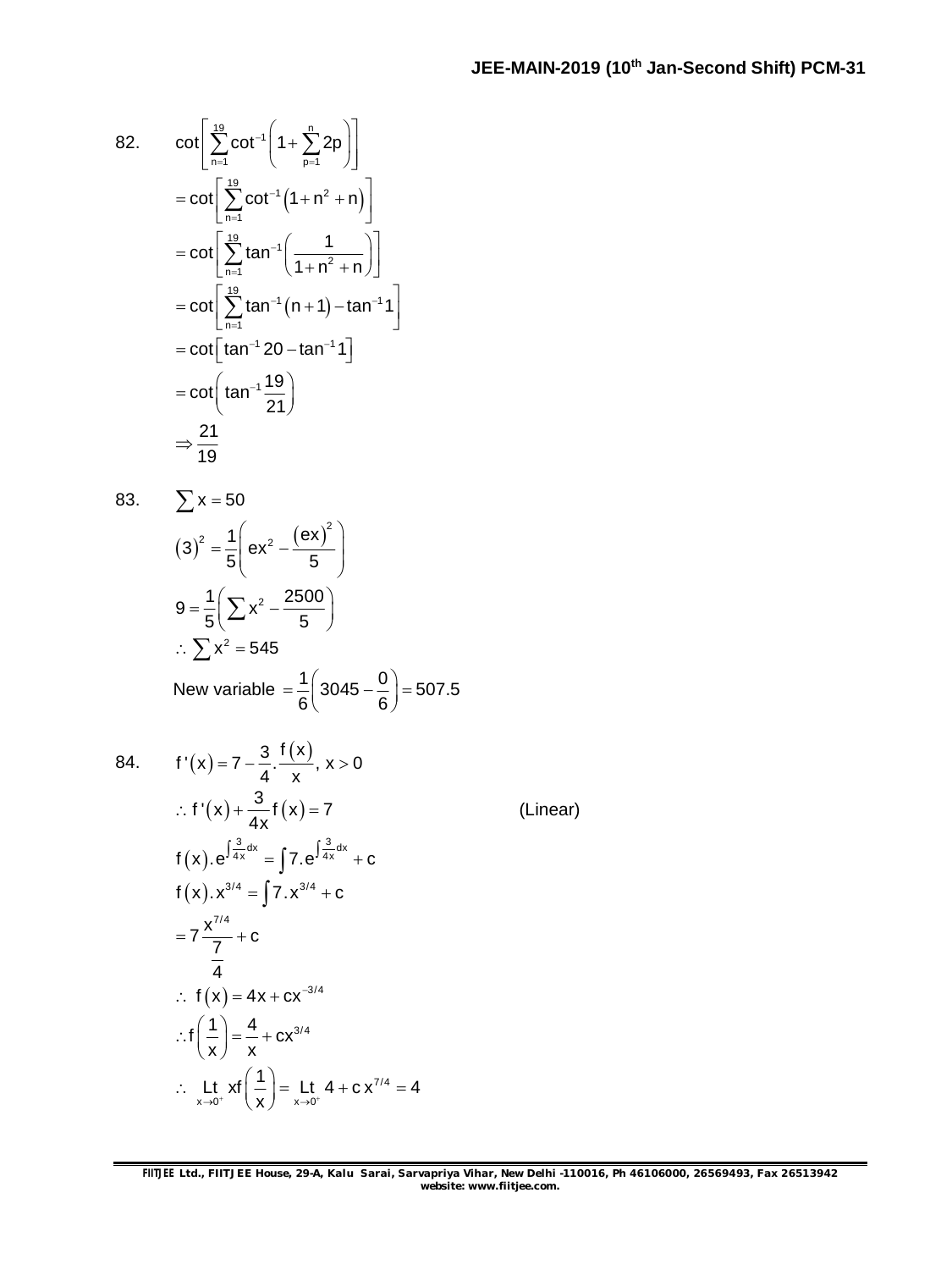85. 
$$
\frac{k-3}{h-4} = 0 \qquad k = 3
$$

$$
\frac{k}{h} = -\frac{4-0}{3-2} \qquad -4h = k
$$

$$
h = \frac{-3}{4}
$$



86. 
$$
\int_{-\pi/2}^{\pi/2} \frac{dx}{[x] + [\sin x] + 4}
$$
  
\n
$$
= \int_{-\pi/2}^{0} \frac{dx}{[x] + -1 + 4} + \int_{0}^{\pi/2} \frac{dx}{[x] + 4}
$$
  
\n
$$
= \int_{-\pi/2}^{-1} \frac{dx}{-2 - 1 + 4} + \int_{-1}^{0} \frac{dx}{-1 - 1 + 4} + \int_{0}^{\pi/2} \frac{dx}{4} + \int_{1}^{\pi/2} \frac{dx}{1 + 4}
$$
  
\n
$$
= -1 + \frac{\pi}{2} + 2 + \frac{1}{4} + \frac{1}{5} (\frac{\pi}{2} - 1)
$$
  
\n
$$
= 3\frac{\pi}{5} - \frac{9}{20}
$$

87. Put 
$$
(2\lambda + 4, 2\lambda + 5, \lambda + 3)
$$
 in  $x + y + z = 2$   
\n $2\lambda + 4 + 2\lambda + 5 + \lambda + 3 = 2$   
\n $5\lambda = -10$   $\lambda = -2$   
\n $P(0, 1, 1)$   
\nNow put in options  
\nAnswer is C

88. For any value of r determinant is zero.

89. 
$$
a = \sqrt{3} + 1
$$
  
\n
$$
b = \sqrt{3} - 1
$$
  
\n
$$
\frac{\sin A}{\sin B} = \frac{\sqrt{3} + 1}{\sqrt{3} - 1} = \frac{3 + 1 + 2\sqrt{3}}{2} = 2 + \sqrt{3}
$$
  
\n
$$
\frac{\sin A}{\sin(120 - A)} = \sqrt{3} + 2
$$
  
\n
$$
\frac{\sin A}{\sin 12 \cos A - \cos 12 \sin A} = \sqrt{3} + 2
$$
  
\n
$$
\frac{1}{\sqrt{3} \cot A + \frac{1}{2}} = \sqrt{3} + 2
$$